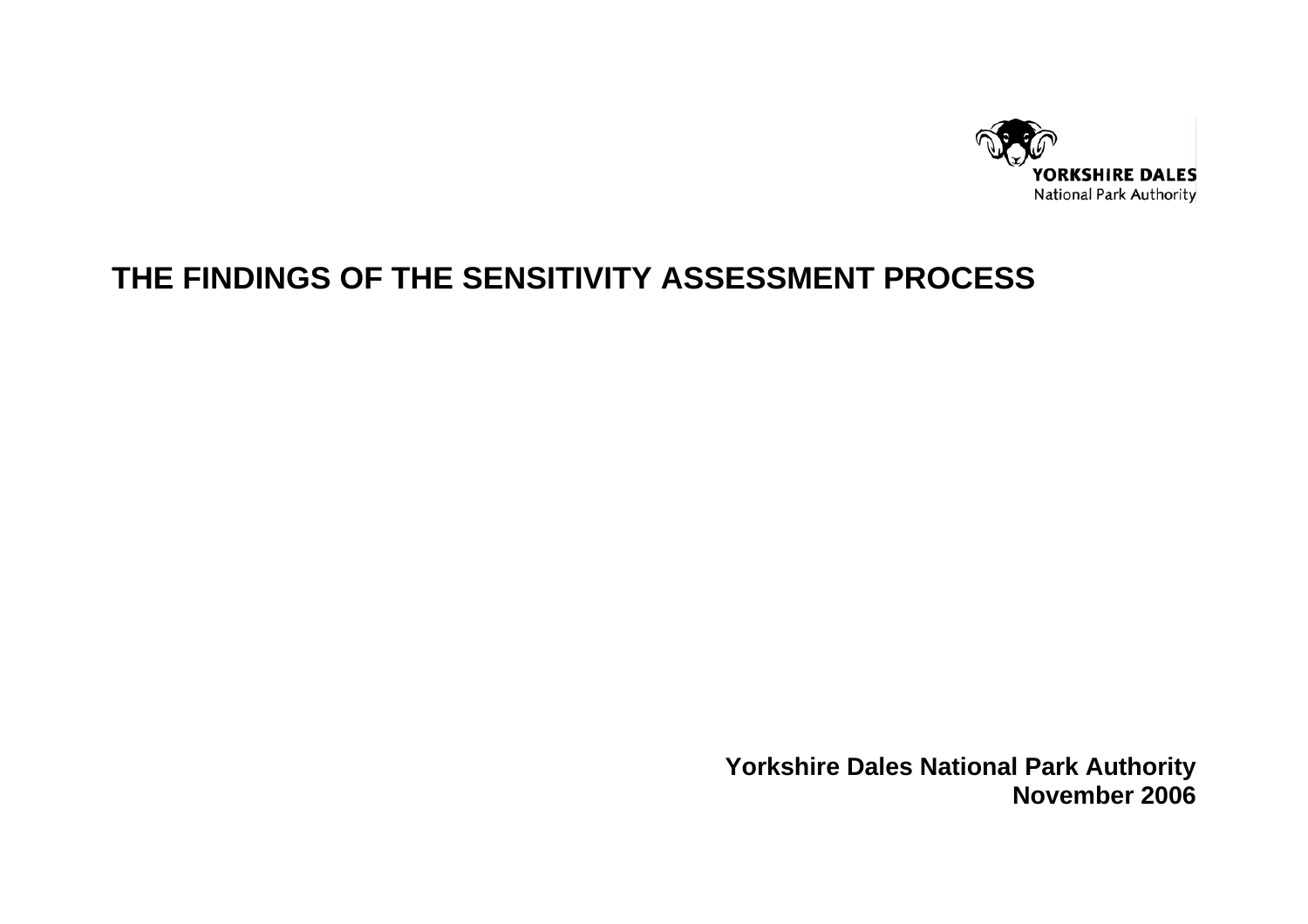### **1. Introduction**

This report presents the findings of the sensitivity assessment (vulnerability mapping) exercise conducted on routes with possible or proven rights for motor vehicles in the Yorkshire Dales National Park. The methodology for the sensitivity assessment (vulnerability mapping) was presented in Sensitivity Assessment and the prioritisation of unsealed routes in the Yorkshire Dales National Park.

### **2. List of Routes that have been assessed**

Following the Natural Environment and Rural Communities (NERC) Act 2006:

- Public rights for mechanically propelled vehicles have been extinguished over every right of way not already shown on the definitive map as a byway open to all traffic (BOAT). BOAT status means that mechanically propelled vehicular rights exist.
- Public rights for mechanically propelled vehicles have not been extinguished where they exist, on ways that are not recorded on the definitive map and statement, but are recorded on the list (that local authorities are required to keep under section 36(6) of the Highways Act 1980) of highways maintainable at public expense – often referred to as the 'list of streets'. (Inclusion of a route on the list of streets is not conclusive evidence of the rights it carries and there is no presumption that any highway shown on the list of streets carries vehicular rights, hence 'possible' mechanically propelled vehicular rights).
- There are a number of routes, which are on the Definitive Map as footpath or bridleway, that meet the exception of subsection 67(3), that is a Definitive Map Modification application for BOAT status was received by the National Park Authority before the NERC Act cut-off date of 20 January 2005. (Each route has to be assessed on a case by case basis, and depending on the evidence there may be 'possible' mechanically propelled vehicular rights).

The routes that have been assessed are those unsealed routes which are believed to have possible or proven rights for recreational motor vehicles, and which were identified as having some recreational motor vehicles use, in 2005, by ranger service staff (see Table 1). There are many other unsealed unclassified county roads in the National Park which have little or no recorded use by recreational motor vehicles (see Table 2).

In summary, many routes which are currently shown on the Definitive Map, and have been used by recreational motor vehicles, and are considered 'sensitive' to such use, eg Occupation Road, Dent, have had any public motor vehicular rights that may have existed extinguished through the NERC Act. Therefore the list of routes that have been assessed for their 'sensitivity' includes few public rights of way, with the majority of the routes assessed those which are on the list of streets only. (NB this list of routes is a 'provisional' list at this stage – pending further cross checking with NYCC and CCC databases of the 'list of streets'). It should be stressed that the maintenance responsibility for these routes rests with the respective county council, however, the use of these routes, particularly where it impacts on the special qualities of the National Park, is the responsibility of the National Park Authority.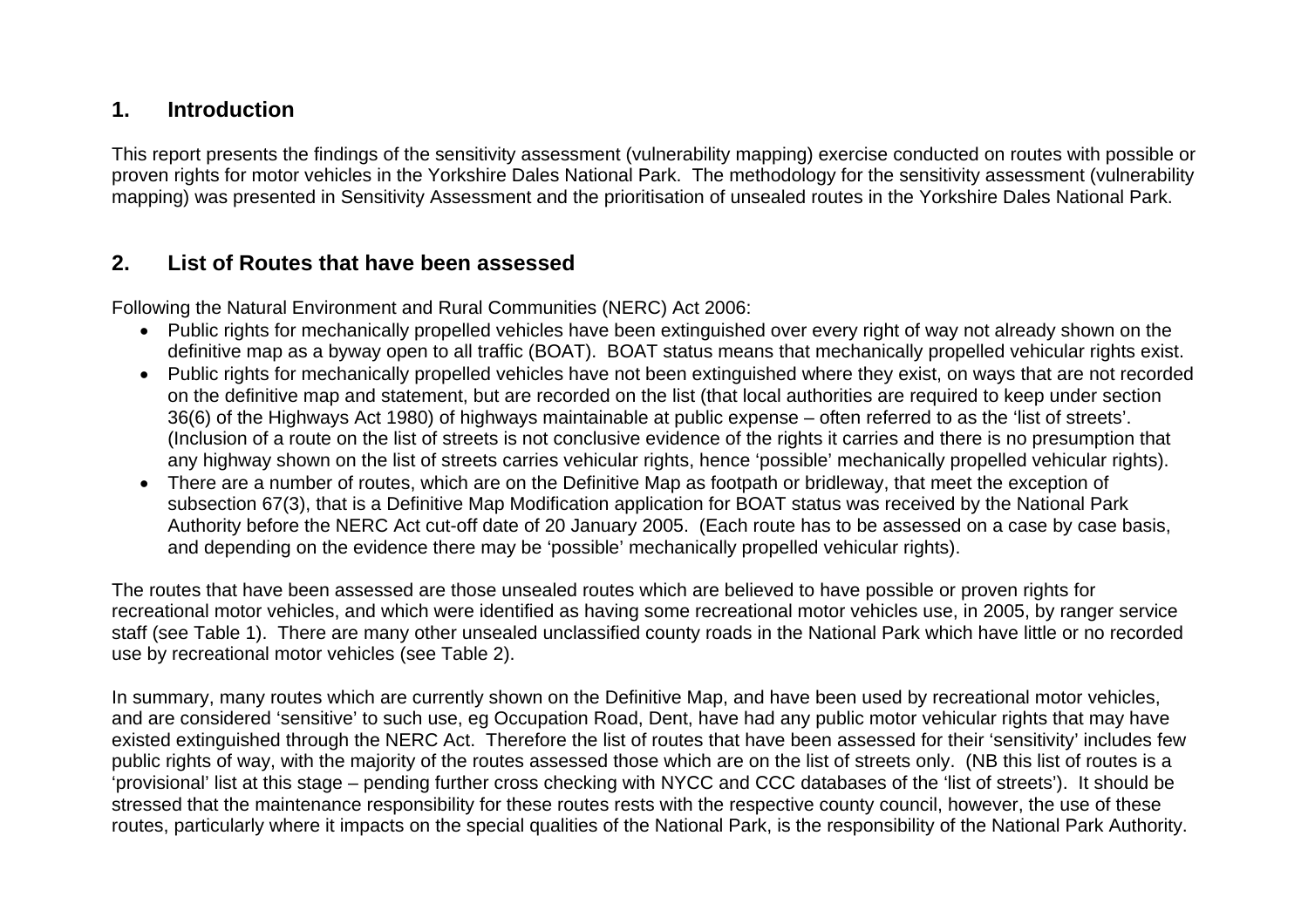**TABLE 1 Routes, known to be used by recreational motor vehicles, with possible or proven mechanically propelled vehicle rights that have been assessed as part of the Sensitivity Assessment**

| <b>Route Name</b>                        | Reference<br>Number | <b>Ranger Area</b>   | <b>Grid Ref</b><br><b>From</b>                     | To         | Route/<br><b>Ucr</b><br><b>Number</b> | <b>Current Status if known</b><br>or Unclassified County<br>Road? | Nycc/Ccc<br>Records<br>Checked<br>With | <b>Comments</b>                                                     |
|------------------------------------------|---------------------|----------------------|----------------------------------------------------|------------|---------------------------------------|-------------------------------------------------------------------|----------------------------------------|---------------------------------------------------------------------|
| <b>Bluecaster Side</b>                   | 1                   | Cumbria              | SD 701 963                                         | SD 714 978 | 303/5502                              | Unclassified county road                                          | <b>No</b>                              |                                                                     |
| Garsdale Foot to Barth<br><b>Bridge</b>  | $\overline{2}$      | Cumbria              | SD 686 912<br>SD 697 911                           | SD 695 887 | 301/5478,<br>303/5478,<br>303/5479    | Unclassified county road                                          | No                                     |                                                                     |
| Castle Bolton to ford                    | 3                   | Lower<br>Wensleydale | SE 033 918                                         | SE 008 917 | 268/1101                              | Unclassified county road                                          | <b>No</b>                              | No through<br>route                                                 |
| Hargill, Carperby                        | $\overline{4}$      | Lower<br>Wensleydale | SE 007 909                                         | SE 009 900 | 255/1109                              | Unclassified county road                                          | <b>No</b>                              | No through<br>route                                                 |
| Haw Lane                                 | 5                   | Malhamdale           | SD 856 567                                         | SD 863 577 | 142/1177                              | Unclassified county road                                          | No                                     | No through<br>route                                                 |
| Red Way, Caldbergh                       | 6                   | Lower<br>Wensleydale | SE 114 819                                         | SE 092 852 | U938                                  | Unclassified county road                                          | Yes                                    | Part of route<br>is outside the<br>NP.                              |
| West Burton to Penhill<br>Farm           | $\overline{7}$      | Lower<br>Wensleydale | SE 018 872<br>SE 018 870<br>SE 042 891<br>SE057883 | SE 062 876 | U1052,<br>U1058                       | Unclassified county road                                          | Yes                                    | Two spur<br>routes lead<br>to<br>Swinithwaite<br>and West<br>Witton |
| Heugh Lane                               | $\, 8$              | Lower<br>Wensleydale | SD 963 917                                         | SD 953 922 | U246                                  | Unclassified county road                                          | Yes                                    |                                                                     |
| Deadmans Hill                            | 9                   | Lower<br>Wensleydale | SE 043 782                                         | SE 043 804 | U936                                  | Unclassified county road                                          | Yes                                    | Part of route<br>is outside the<br>NP.                              |
| Nipe Lane                                | 10                  | Lower<br>Wensleydale | SD 970 897                                         | SD 971 890 | 259/1114                              | Unclassified county road                                          | <b>No</b>                              |                                                                     |
| <b>Richmond Gate</b>                     | 11                  | Lower<br>Wensleydale | SD 986 893                                         | SD 979 886 | 259/1116                              | Unclassified county road                                          | <b>No</b>                              |                                                                     |
| Carlton to Middleham<br><b>High Moor</b> | 12                  | Lower<br>Wensleydale | SE 064 846                                         | SE 067 868 | U7021                                 | Unclassified county road                                          | Yes                                    |                                                                     |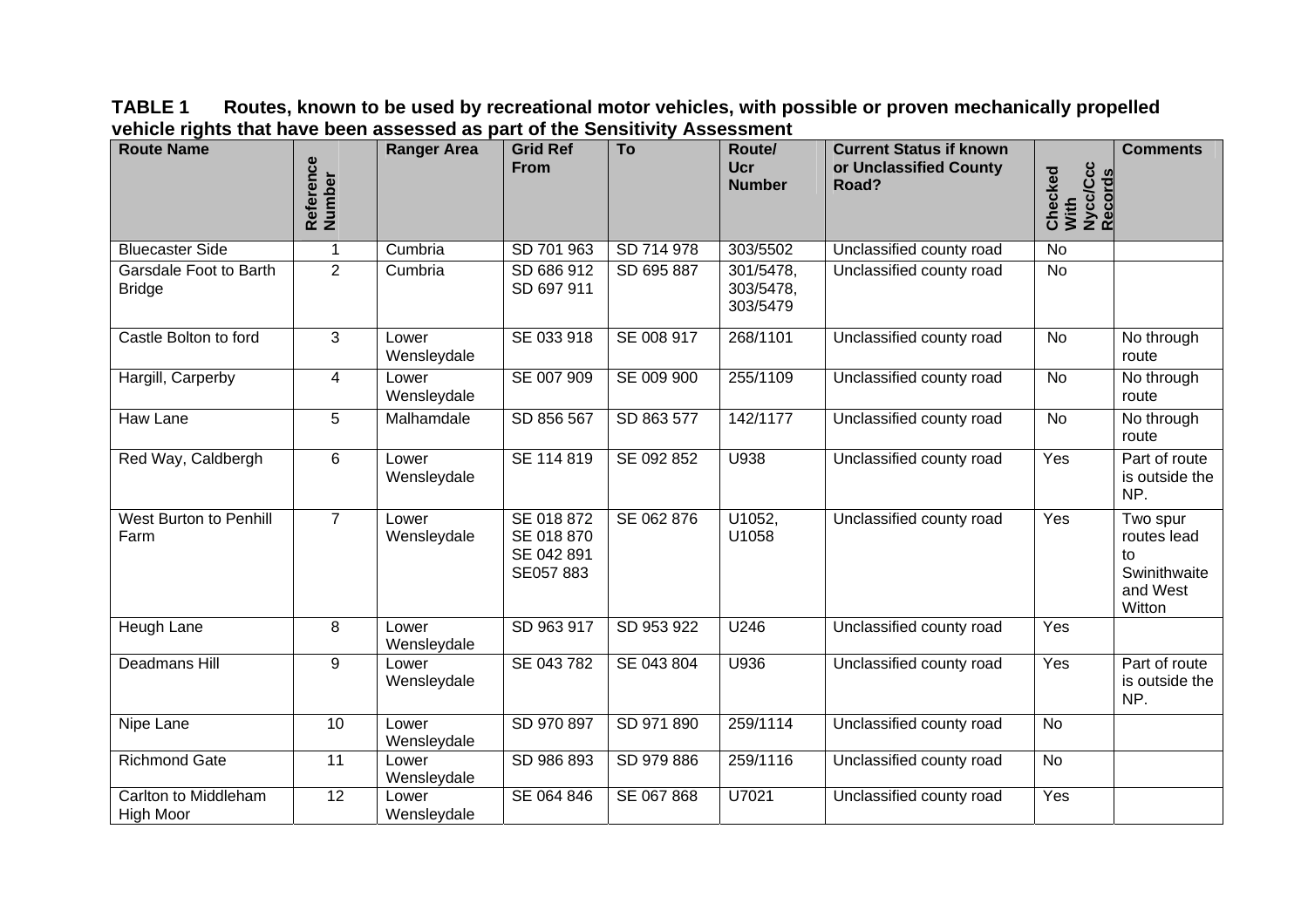| <b>Route Name</b>                                         | Reference<br>Number | <b>Ranger Area</b>  | <b>Grid Ref</b><br><b>From</b> | To         | Route/<br><b>Ucr</b><br><b>Number</b>                                     | <b>Current Status if known</b><br>or Unclassified County<br>Road?                                      | Nycc/Ccc<br>Records<br>Checked<br>With | <b>Comments</b>                                                  |
|-----------------------------------------------------------|---------------------|---------------------|--------------------------------|------------|---------------------------------------------------------------------------|--------------------------------------------------------------------------------------------------------|----------------------------------------|------------------------------------------------------------------|
| <b>Forest Road</b><br>(Pockstones Moor),<br>Appletreewick | 14                  | Lower<br>Wharfedale | SE 077 613                     | SE 090 616 | U2281                                                                     | Unclassified county road                                                                               | Yes                                    | Closed by<br>TRO. Part of<br>route is<br>outside the<br>NP.      |
| Fancarl                                                   | 15                  | Lower<br>Wharfedale | SE 059 631                     | SE 063 622 | U8052                                                                     | Unclassified county road                                                                               | Yes                                    |                                                                  |
| Moor Lane, Halton East                                    | 16                  | Lower<br>Wharfedale | SE 041 542                     | SE 037 555 | U2286                                                                     | Unclassified county road                                                                               | Yes                                    |                                                                  |
| Ling Chapel                                               | 17                  | Lower<br>Wharfedale | SE 090 525                     | SE 088 530 | U2318                                                                     | Unclassified county road                                                                               | Yes                                    |                                                                  |
| Hanlith to Weets Top<br>(Windy Pike Lane)                 | $\overline{18}$     | Malhamdale          | SD 903 615                     | SD 923 628 | U1899                                                                     | Unclassified county road                                                                               | Yes                                    | No through<br>route                                              |
| Smearsbottom Lane<br>(Lee Gate)                           | $\overline{19}$     | Malhamdale          | SD 925 644                     | SD 930 654 | U810                                                                      | Unclassified county road                                                                               | Yes                                    | <b>Mastiles</b><br>TRO means<br>no through<br>route for<br>rmvs. |
| <b>Mastiles Lane</b>                                      | $\overline{20}$     | Malhamdale          | SD 974 678                     | SD 905 656 | U808, 110/4                                                               | Unclassified county road<br>and bridleway                                                              | Yes                                    | Closed by<br><b>TRO</b>                                          |
| <b>Arncliffe Cote</b>                                     | $\overline{21}$     | Malhamdale          | SD 905 656                     | SD 947 705 | U8038,<br>103/5,<br>110/16/A<br>155/30,<br>110/16/B,<br>155/29,<br>154/31 | Bridleway and BOAT and<br>Unclassified county road.<br><b>BOAT</b> application received<br>pre 20.1.05 | <b>No</b>                              | Short section<br>is BOAT                                         |
| Dean Moor, Malham                                         | 22                  | Malhamdale          | SD 893 658                     | SD 888 649 | 155/6,<br>154/10/A                                                        | Bridleway. BOAT<br>application received pre<br>20.1.05                                                 | <b>No</b>                              |                                                                  |
| <b>Feizor Nick</b>                                        | 23                  | Ribblesdale         | SD 789 684                     | SD 789 678 | 149/1077                                                                  | Unclassified county road                                                                               | <b>No</b>                              | Pennine<br>Bridleway.<br>No through<br>route.                    |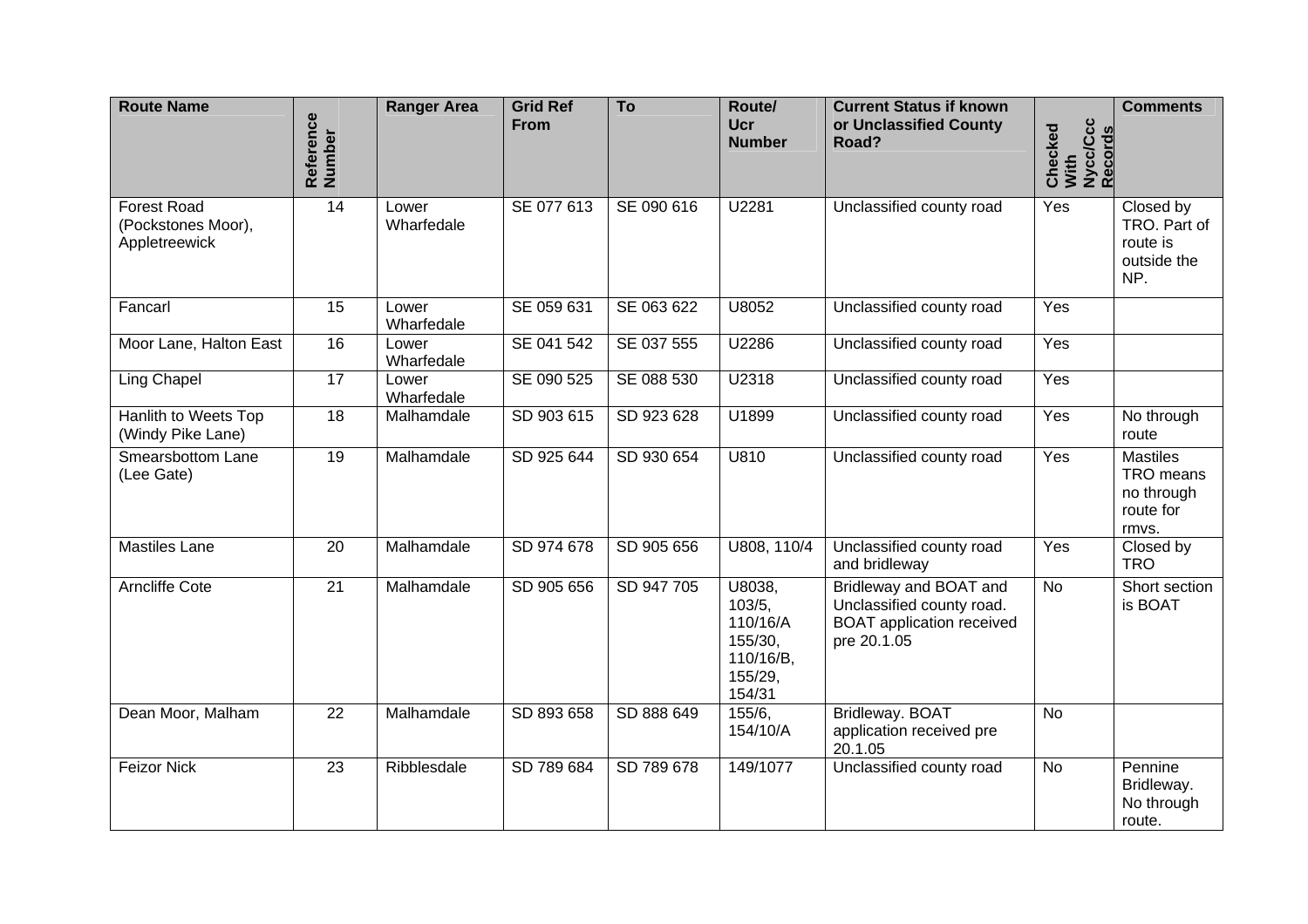| <b>Route Name</b>                      | Reference<br>Number | <b>Ranger Area</b> | <b>Grid Ref</b><br><b>From</b> | To         | Route/<br><b>Ucr</b><br><b>Number</b> | <b>Current Status if known</b><br>or Unclassified County<br>Road?                      | Nycc/Ccc<br>Records<br>Checked<br>With | <b>Comments</b>                                |
|----------------------------------------|---------------------|--------------------|--------------------------------|------------|---------------------------------------|----------------------------------------------------------------------------------------|----------------------------------------|------------------------------------------------|
| <b>Banks Lane, Settle</b>              | 24                  | Ribblesdale        | SD 821 637                     | SD 823 642 | U8041                                 | Unclassified county road                                                               | Yes                                    | Pennine<br><b>Bridleway</b>                    |
| Langber Lane                           | $\overline{25}$     | Ribblesdale        | SD 841 624                     | SD 861 591 | U793                                  | Unclassified county road                                                               | $\overline{N}$                         | No through<br>route                            |
| Ling Gill, High Birkwith<br>to Cam End | 26                  | Ribblesdale        | SD 800 768                     | SD 802 804 | 144/1,<br>144/10                      | Footpath. BOAT application<br>received pre 20.1.05                                     | <b>No</b>                              | Pennine Way<br>and<br><b>Bridleway</b>         |
| <b>Twistleton Lane</b>                 | 27                  | Ribblesdale        | SD 699 745                     | SD 692759  | U8045                                 | Unclassified county road                                                               | Yes                                    |                                                |
| Moor Head Lane,<br>Stainforth          | 28                  | Ribblesdale        | SD 818 697                     | SD 833 685 | U8039,<br>144/40,<br>144/46           | Unclassified county road<br>and bridleway. BOAT case.                                  | Yes                                    |                                                |
| <b>Thwaite Lane</b>                    | 29                  | Ribblesdale        | SD 775 691                     | SD 746 694 | 104/13/A,<br>104/13/B,<br>118/10      | Bridleway. BOAT<br>application received pre<br>20.1.05                                 | <b>No</b>                              | Pennine<br>Cycleway<br>and<br><b>Bridleway</b> |
| Lodge Road, Settle                     | 30                  | Ribblesdale        | SD 813 623                     | SD 828 623 | 162/10                                | Bridleway. BOAT<br>application received pre<br>20.1.05                                 | <b>No</b>                              |                                                |
| Tow Scar Lane,<br>Masongill            | 31                  | Ribblesdale        | SD 681 748                     | SD 675 762 | U8032                                 | Unclassified county road                                                               | Yes                                    |                                                |
| Edge Lane                              | 32                  | Ribblesdale        | SD 828 599                     | SD 828 625 | 152/1213/A,<br>162/1213               | Unclassified county road                                                               | <b>No</b>                              | Pennine<br><b>Bridleway</b>                    |
| Long Lane, Horton-in-<br>Ribblesdale   | $\overline{33}$     | Ribblesdale        | SD 842714                      | SD 814 695 | U8037,<br>144/40                      | Unclassified county road<br>and bridleway. BOAT case.                                  | Yes                                    | Part is<br>Pennine Way                         |
| Gorbeck Road                           | $\overline{34}$     | Ribblesdale        | SD 888 649                     | SD 829 653 | U8040,                                | Unclassified county road<br>and BOAT                                                   | Yes                                    | Pennine<br><b>Bridleway</b>                    |
| Harber Scar Lane<br>(Birkwith Moor)    | 35                  | Ribblesdale        | SD 808 727                     | SD 822 784 | U8034,<br>144/12,                     | Unclassified county road<br>and bridleway. BOAT<br>application received pre<br>20.1.05 | Yes                                    | Pennine Way                                    |
| Goatscar Lane                          | 36                  | Ribblesdale        | SD 822 673                     | SD 839 664 | U814                                  | Unclassified county road                                                               | Yes                                    | Pennine<br><b>Bridleway</b>                    |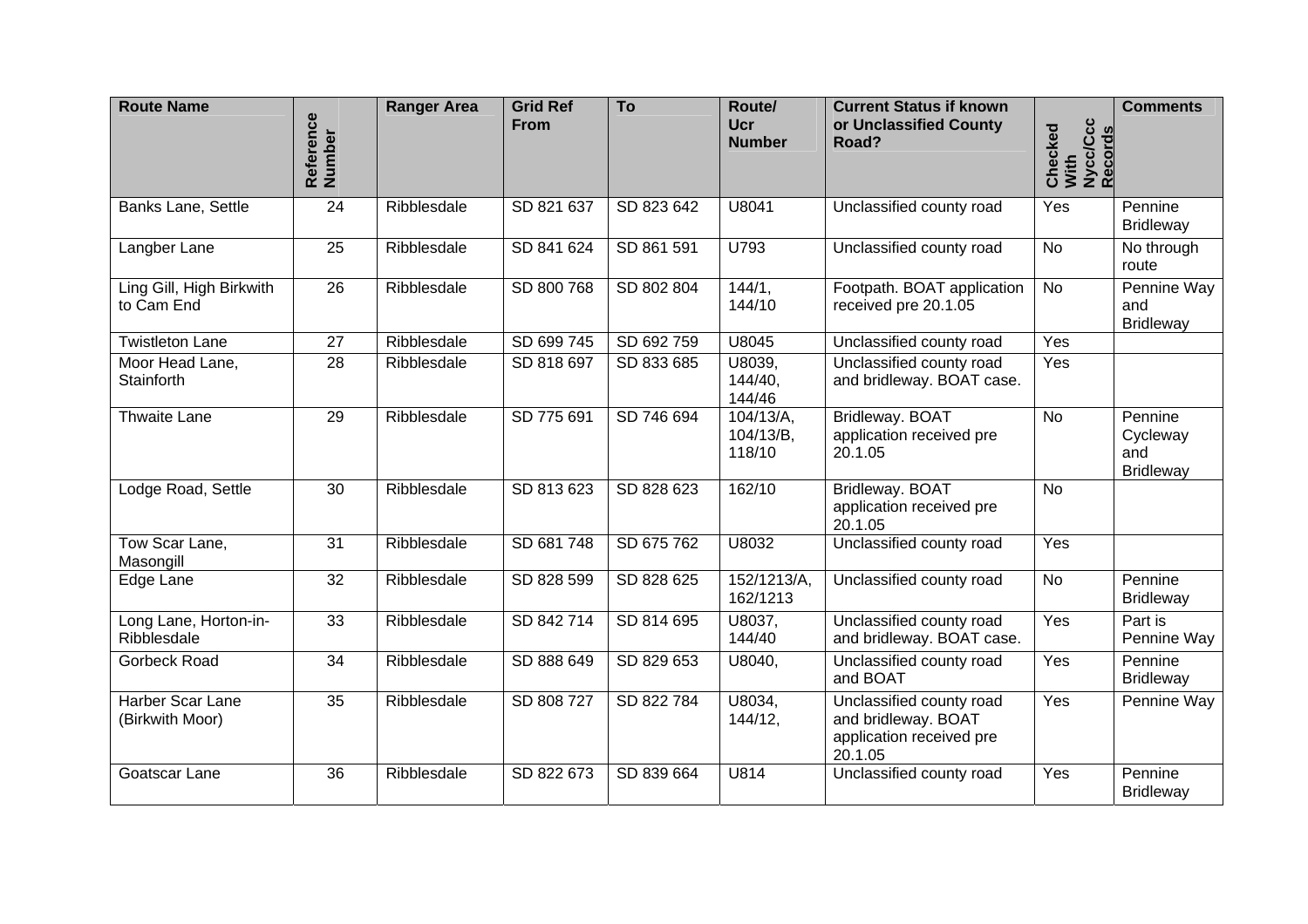| <b>Route Name</b>                                 | Reference<br>Number | <b>Ranger Area</b>   | <b>Grid Ref</b><br><b>From</b> | To                        | Route/<br><b>Ucr</b><br><b>Number</b>             | <b>Current Status if known</b><br>or Unclassified County<br>Road?           | With<br>Nycc/Ccc<br>Records<br>Checked | <b>Comments</b>                                                                    |
|---------------------------------------------------|---------------------|----------------------|--------------------------------|---------------------------|---------------------------------------------------|-----------------------------------------------------------------------------|----------------------------------------|------------------------------------------------------------------------------------|
|                                                   |                     |                      |                                |                           |                                                   |                                                                             |                                        |                                                                                    |
| Stockdale Lane, Settle                            | $\overline{37}$     | Ribblesdale          | SD 836 630                     | SD 892 639,<br>SD 880 649 | BW 162/3,<br>154/12,<br>154/11                    | Bridleway. BOAT<br>application received pre<br>20.1.05                      | $\overline{N}$                         | Pennine<br><b>Bridleway</b>                                                        |
| Turbary road                                      | $\overline{38}$     | Ribblesdale          | SD 675 763                     | SD 706 790                | U695                                              | Unclassified county road                                                    | Yes                                    |                                                                                    |
| Foxup road & Hesleden<br>Bergh                    | 39                  | Ribblesdale          | SD 823 742                     | SD 871 767                | 135/4,<br>144/25                                  | Bridleway. BOAT<br>application received pre<br>20.1.05                      | $\overline{N}$                         |                                                                                    |
| Cam High Road, Far<br>Gearstones to Cam<br>Houses | 40                  | Ribblesdale          | SD 785 803                     | SD 821 827                | 144/4, 144/1                                      | Unclassified county road<br>and footpath. BOAT case.                        | Yes                                    | Pennine<br><b>Bridleway</b><br>and Pennine<br>Way. Very<br>short section<br>of UCR |
| Long Lane Clapham to<br>Selside                   | $\overline{41}$     | Ribblesdale          | SD 751 695                     | SD779 755 &<br>SD 788 747 | 118/9,<br>104/3,<br>104/1,<br>144/15/A,<br>144/16 | Bridleway and footpath.<br><b>BOAT</b> application received<br>pre 20.1.05. | $\overline{N}$                         | Pennine<br><b>Bridleway</b>                                                        |
| Fremington to Hurst                               | 42                  | Swaledale            | SE 045 989                     | NZ 043 007                | U429                                              | Unclassified county road                                                    | Yes                                    | Route<br>continues<br>beyond Park<br>boundary                                      |
| Low Lane, Low Whita to<br>Low Houses              | $\overline{43}$     | Swaledale            | SE 004 983                     | SD 983 974                | U254                                              | Unclassified county road                                                    | Yes                                    |                                                                                    |
| Dubbing Garth Lane                                | 44                  | Swaledale            | SD 962 977                     | SD 949 977                | U255                                              | Unclassified county road                                                    | Yes                                    | No through<br>route                                                                |
| Arten Gill Moss to<br><b>Widdle Foot</b>          | 45                  | Upper<br>Wensleyda;e | SD 824 878                     | SD 792 862                | U169                                              | Unclassified county road                                                    | Yes                                    | No through<br>route                                                                |
| Cam High Road, Fleet<br>Moss to Bainbridge        | 46                  | Upper<br>Wensleydale | SD 862 853                     | SD 925 895                | U228,<br>252/103/A,<br>252/103/B,<br>256/103      | <b>BOAT</b>                                                                 | Yes                                    |                                                                                    |
| <b>Marsett Bottoms</b>                            | $\overline{47}$     | Upper                | SD 903 862                     | SD 917 859                | U230                                              | Unclassified county road                                                    | Yes                                    |                                                                                    |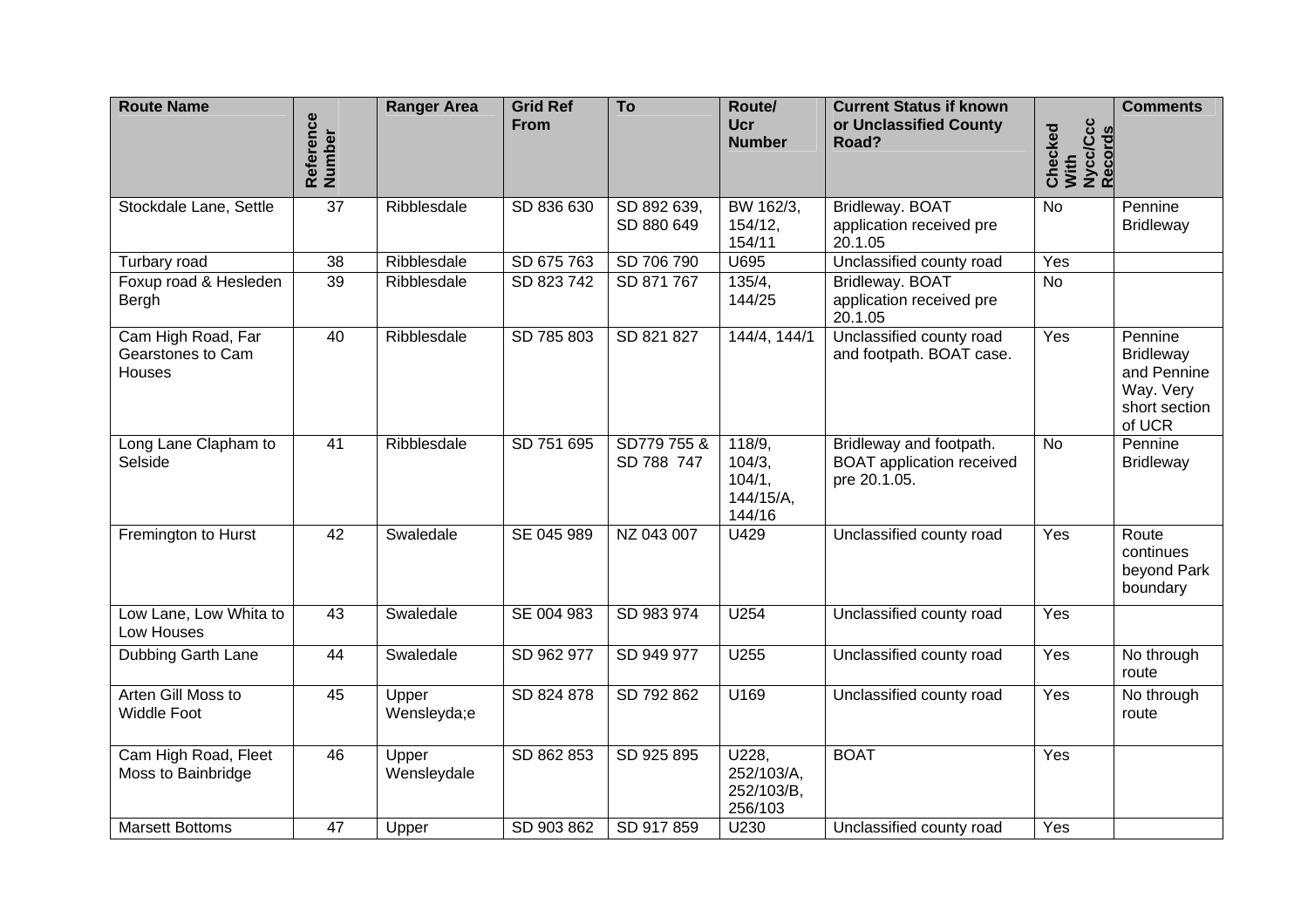| <b>Route Name</b>                           | Reference<br>Number | <b>Ranger Area</b>   | <b>Grid Ref</b><br><b>From</b> | To         | Route/<br><b>Ucr</b><br><b>Number</b> | <b>Current Status if known</b><br>or Unclassified County<br>Road? | Checked<br>With<br>Nycc/Ccc<br>Records | <b>Comments</b>                                                       |
|---------------------------------------------|---------------------|----------------------|--------------------------------|------------|---------------------------------------|-------------------------------------------------------------------|----------------------------------------|-----------------------------------------------------------------------|
|                                             |                     | Wensleydale          |                                |            |                                       |                                                                   |                                        |                                                                       |
| Stake Road, Stalling<br><b>Busk to Cray</b> | 48                  | Upper<br>Wensleydale | SD 919 860                     | SD 943 803 | U232,<br>113/22,<br>253/3,<br>252/47  | <b>BOAT and Unclassified</b><br>county road                       | Yes                                    |                                                                       |
| <b>Bob Lane</b>                             | 49                  | Upper<br>Wensleydale | SD 917 858                     | SD 917 854 | 252/1049                              | Unclassified county road                                          | No                                     |                                                                       |
| West Cam Road/Cam<br>Road                   | 50                  | Upper<br>Wensleydale | SD 829 833                     | SD 859 895 | U7028                                 | Unclassified county road                                          | Yes                                    | Pennine Way                                                           |
| Busk Lane, Bainbridge                       | 51                  | Upper<br>Wensleydale | SD 934 839                     | SD 943 871 | U234,<br>252/48                       | <b>BOAT and Unclassified</b><br>county road                       | Yes                                    |                                                                       |
| The Highway                                 | 52                  | Upper<br>Wensleydale | SD 786 968                     | SD 842 921 | 248/1                                 | <b>BOAT</b>                                                       | <b>No</b>                              | Pennine<br>Bridleway.<br>Part of route<br>is outside the<br><b>NP</b> |
| Shaw Paddock                                | 53                  | Upper<br>Wensleydale | SD 784 951                     | SD 787 969 | 256/6, 248/2                          | <b>BOAT</b>                                                       | No                                     | Link route to<br>The Highway                                          |
| <b>Horse Head Pass</b>                      | 54                  | Upper<br>Wharfedale  | SD 879 766                     | SD 889 776 | U8035                                 | Unclassified county road                                          | Yes                                    | Closed by<br><b>TRO</b>                                               |
| Dawson Close                                | 55                  | Upper<br>Wharfedale  | SD 855 728                     | SD 898 743 | U8036                                 | Unclassified county road                                          | Yes                                    |                                                                       |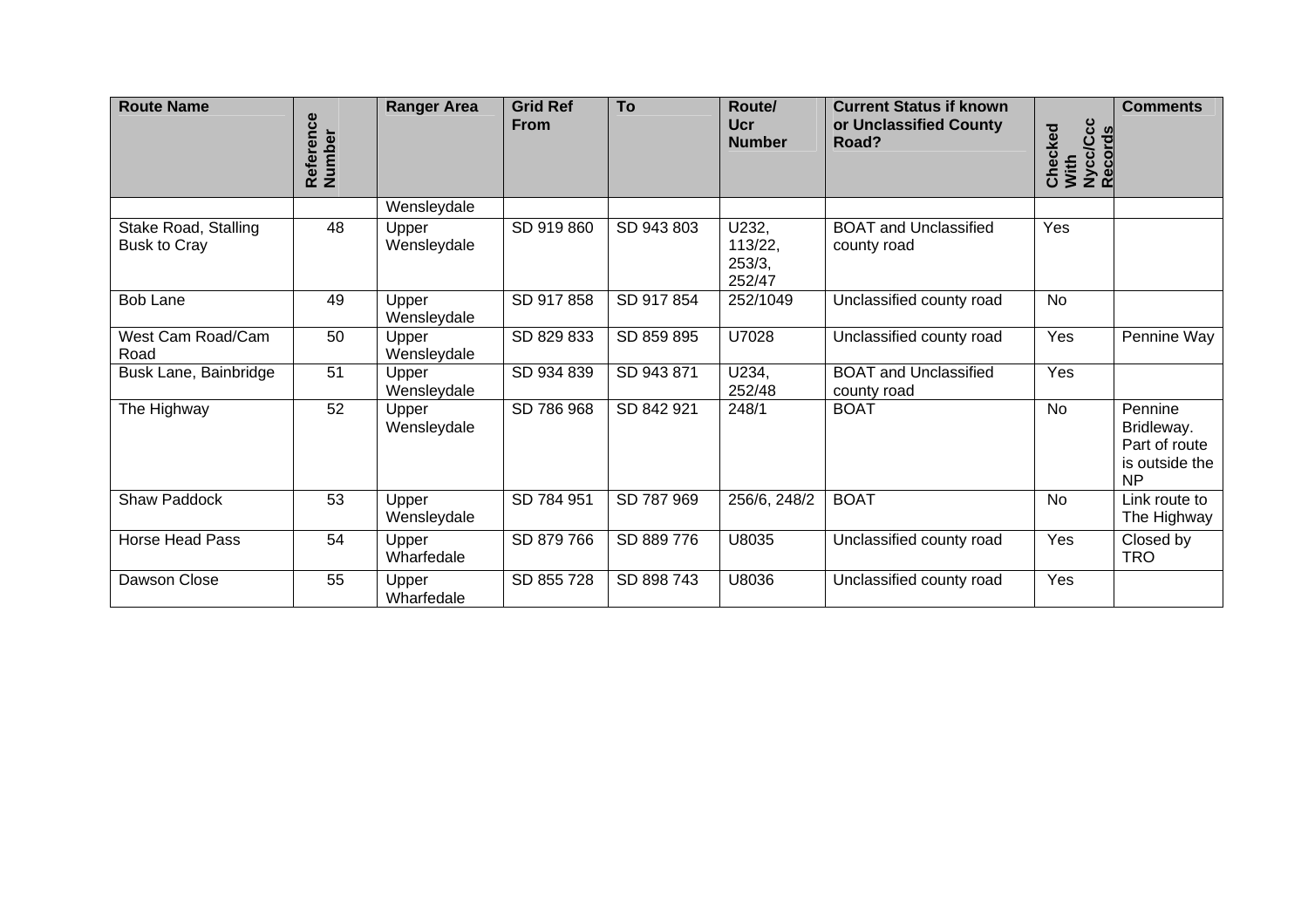| <b>UCR ID</b> | <b>Name</b>              | Length   | <b>Ranger area</b>       | <b>Start Grid</b> | <b>End Grid</b> |
|---------------|--------------------------|----------|--------------------------|-------------------|-----------------|
| 168/1031      |                          | 0.32469  | Ribblesdale              | SD663758          | SD664744        |
| 168/1030/A    |                          | 1.00881  | Ribblesdale              | SD664754          | SD660746        |
| 168/1030/B    |                          | 0.058553 | Ribblesdale              | SD664751          | SD664751        |
| 168/1030/C    |                          | 0.066452 | Ribblesdale              | SD664752          | SD664752        |
| 168/1041      |                          | 0.150097 | Ribblesdale              | SD662757          | SD663757        |
|               | Sowden Beck              |          |                          |                   |                 |
| 289/1258      | Road                     | 1.78022  | Lower Wensleydale        | SE145857          | SE141842        |
| 201/1082      |                          | 0.325188 | Swaledale                | NY931076          | NY929074        |
| 301/5513      | Mill Lane                | 0.180656 | Cumbria                  | SD660899          | SD658898        |
| 303/5296      |                          | 0.171743 | Cumbria                  | SD630948          | SD632949        |
| 303/5296      |                          | 0.208144 | Cumbria                  | SD628949          | SD630949        |
| 133/1285      | Old Moor Lane            | 1.24654  | Lower Wharfedale         | SE022667          | SE015658        |
| 129/1206      |                          | 0.137606 | Malhamdale               | SD946566          | SD947565        |
| 129/1203      |                          | 0.776514 | Malhamdale               | SD936592          | SD934585        |
| 116/1201      | Kell Syke Lane           | 1.24431  | Malhamdale               | SD907591          | SD915584        |
| 265/1137      | Sleight Lane             | 0.284472 | Lower Wensleydale        | SE085849          | SE086847        |
| 260/1254      |                          | 0.256989 | Lower Wensleydale        | SE096862          | SE096860        |
| 291/1150      | <b>Flats Lane</b>        | 1.22069  | Lower Wensleydale        | SE059895          | SE060884        |
| 254/1135/B    |                          | 0.079315 | Lower Wensleydale        | SE018867          | SE018867        |
| 254/1130      |                          | 0.2292   | Lower Wensleydale        | SD985806          | SD986807        |
| 258/1123/A    |                          | 0.412471 | Lower Wensleydale        | SD997866          | SD995863        |
| 258/1122      | Low Green                | 0.393123 | Lower Wensleydale        | SE001868          | SE003864        |
| 251/1119/B    |                          | 0.077887 | Lower Wensleydale        | SE007882          | SE008881        |
| 259/1115      |                          | 0.953341 | Lower Wensleydale        | SD972888          | SD967883        |
| 256/1008      | <b>Bands Lane</b>        | 0.864066 | <b>Upper Wensleydale</b> | SD857592          | SD865890        |
| 250/1063/B    |                          | 0.297237 | Lower wensleydale        | SD949921          | SD951919        |
| 250/1065      | <b>High Straits Lane</b> | 1.07288  | Lower wensleydale        | SD948921          | SD938923        |
| 204/1169      | Ellerholme Lane          | 0.774539 | Swaledale                | SE079979          | SE085976        |
| 207/1086/B    |                          | 0.06916  | Swaledale                | SE017990          | SE017990        |
| 203/1075      |                          | 0.123765 | Swaledale                | SE003982          | SD982973        |
| 203/1076/A    |                          | 0.942169 | Swaledale                | SD963956          | SD964948        |
| 206/1067      |                          | 1.0031   | Swaledale                | SD938963          | SD931960        |
| 205/1071      |                          | 0.093917 | Swaledale                | SD951982          | SD952982        |
| 206/1033      |                          | 0.127134 | Swaledale                | SD893981          | SD892981        |

#### **Table 2: Other routes with possible rights for mechanically propelled vehicles**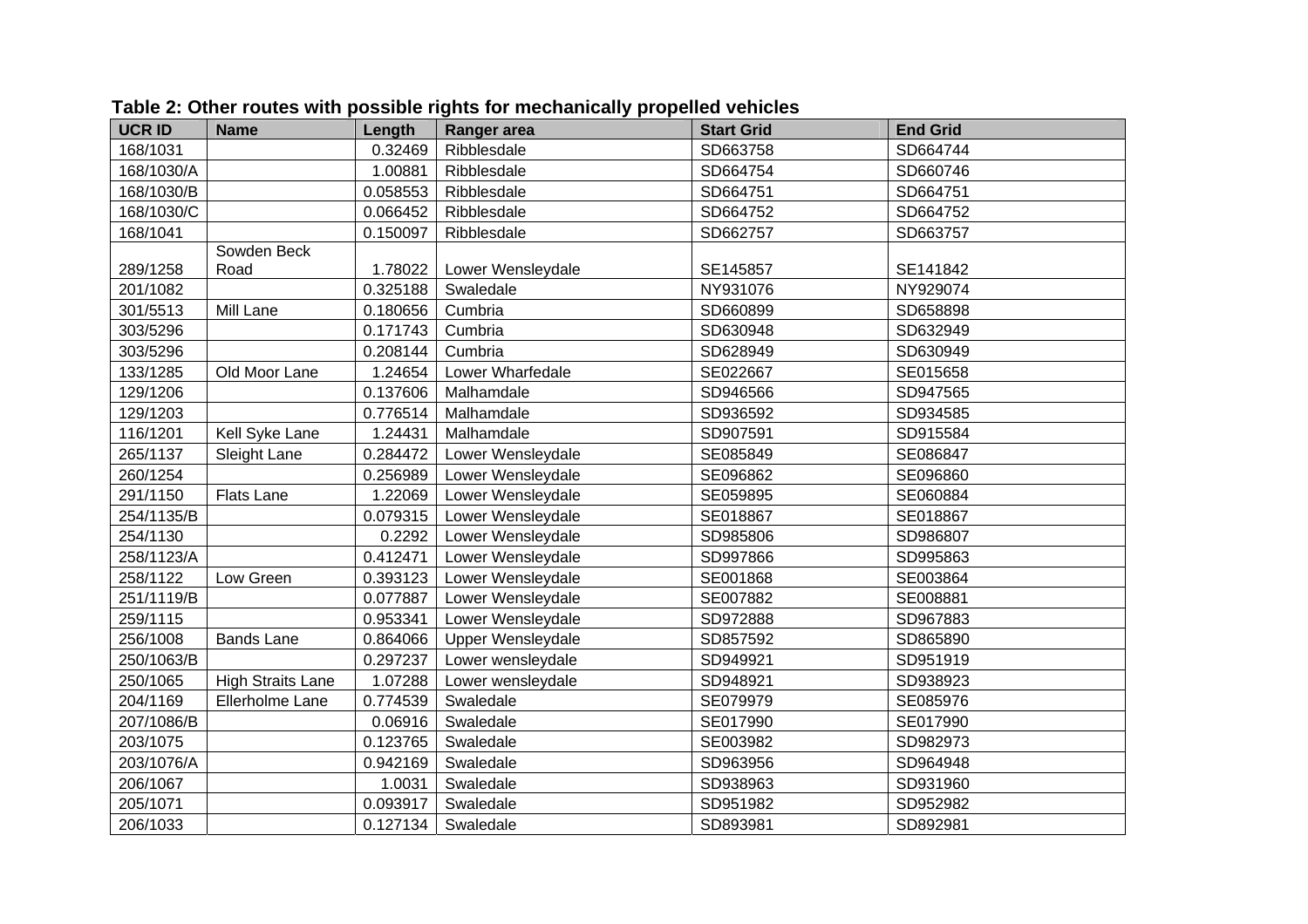| <b>UCR ID</b> | <b>Name</b>          | Length   | Ranger area              | <b>Start Grid</b> | <b>End Grid</b> |
|---------------|----------------------|----------|--------------------------|-------------------|-----------------|
| 302/5511      |                      | 1.01367  | Cumbria                  | SD770942          | SD776937        |
| 303/5484      | <b>Buckbank Lane</b> | 1.44033  | Cumbria                  | SD680933          | SD671923        |
| 303/5489      |                      | 1.69357  | Cumbria                  | SD686922          | SD700913        |
| 303/5500      | Marsh Lane           | 0.598905 | Cumbria                  | SD694943          | SD689941        |
| 252/1052      | bw / ucr section     | 0.727993 | Upper Wensleydale        | SD955894          | SD950891        |
| 252/1052      | check                | 0.626598 | Upper Wensleydale        | SD942889          | SD937886        |
| 249/1041      | Red Gate             | 0.632072 | Upper Wensleydale        | SD920912          | SD921908        |
| 204/1161      | Sikelands Lane       | 0.216599 | Swaledale                | SE077979          | SE077977        |
| 301/5507      | Dyke Hall Lane       | 1.2784   | Cumbria                  | SD722859          | SD725847        |
| 301/5507      | dual status in parts | 0.351288 | Cumbria                  | SD725843          | SD742842        |
| 291/1149      |                      | 0.3118   | Lower Wensleydale        | SE063884          | SE060885        |
| 248/1029      | <b>Shutt Lane</b>    | 0.716515 | <b>Upper Wensleydale</b> | SD888915          | SD883911        |
| 302/5489      |                      | 0.169345 | Cumbria                  | SD699914          | SD700913        |
| 203/1076/B    | Gale Lane            | 0.813404 | Swaledale                | SD990975          | SD982973        |
| 256/1009      |                      | 2.01594  | Upper Wensleydale        | SD865891          | SD862875        |

This gives a total of 102 routes in the National Park with possible or proven rights for motor vehicles.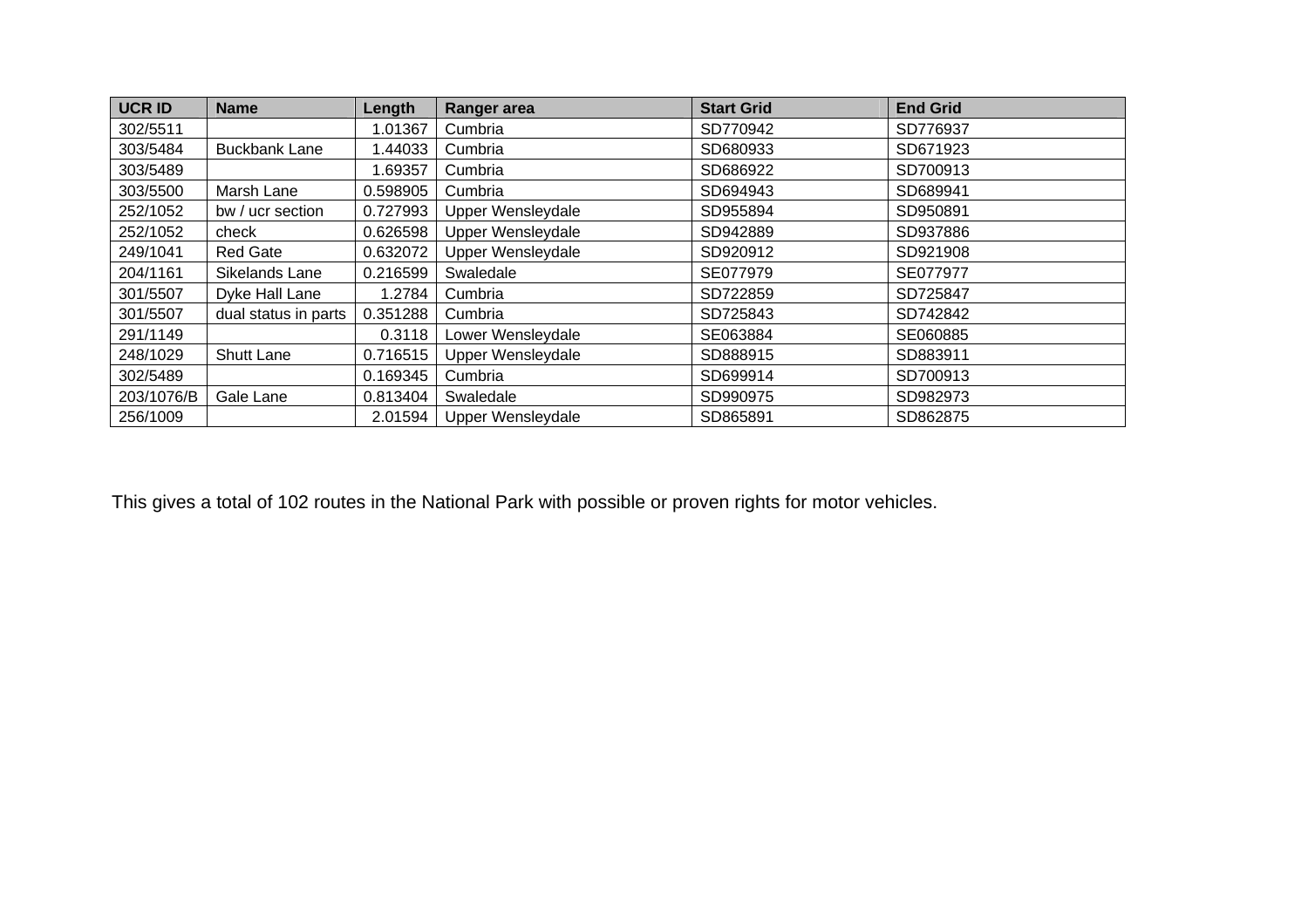### **3. Sensitivity Assessment and Evidence gathering**

All routes with possible or proven rights for motor vehicles were compared to geographical information system (GIS) layers for:

- National and European nature conservation designations
- Scheduled ancient monuments
- Tranquil area map

For the second group of routes which have little or no history of use it was found that one route passes through a Scheduled Ancient Monument site but this was not considered vulnerable by YDNPA staff given the nature of the route. A number of these routes were within tranquil areas but because they have little or no history of use by recreational motor vehicles the routes were not considered to be potentially sensitive. Therefore these 48 routes are not considered further in this report. For the routes which are known to have some use by recreational motor vehicles additional information was gathered through the following.

Interviews with:

- **Staff at Natural England**
- Staff at the Yorkshire Dales National Park Authority:
	- o Nature conservation staff
	- <sup>o</sup> Area rangers
	- <sup>o</sup> Senior Conservation Archaeologist

Other information from:

- Condition surveys
- Vehicle loggers

For each route an evidence sheet was compiled, which are contained in Appendix 1, together with a location map.

**It should be stressed that this information is based on a desk top study and that detailed fieldwork, as part of a detailed evaluation, could well result in the changing of the assessments shown.** 

### **4. Overall findings**

The following maps show the routes being assessed overlaid against nature conservation designations, heritage designations and the tranquillity map produced for the National Park.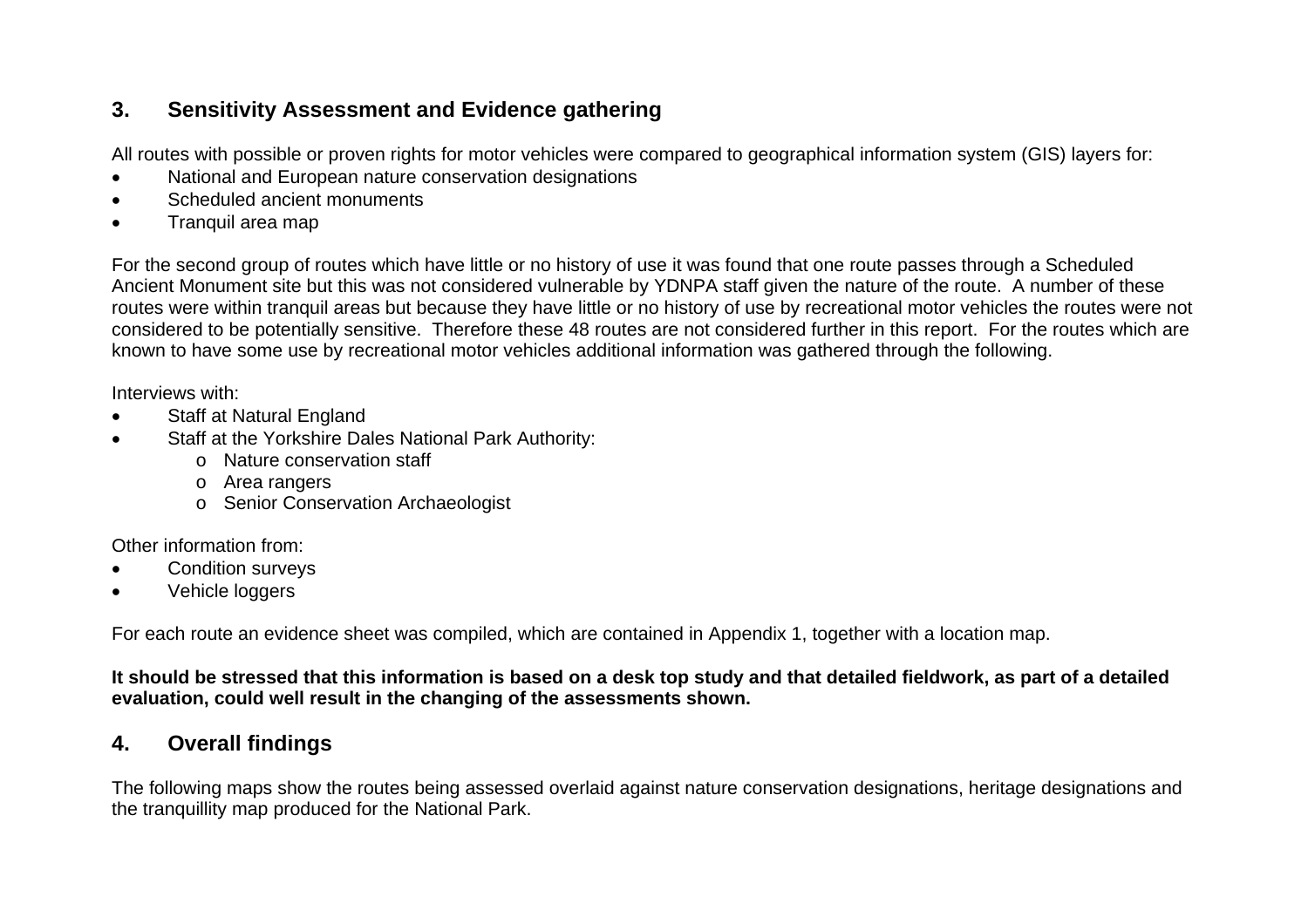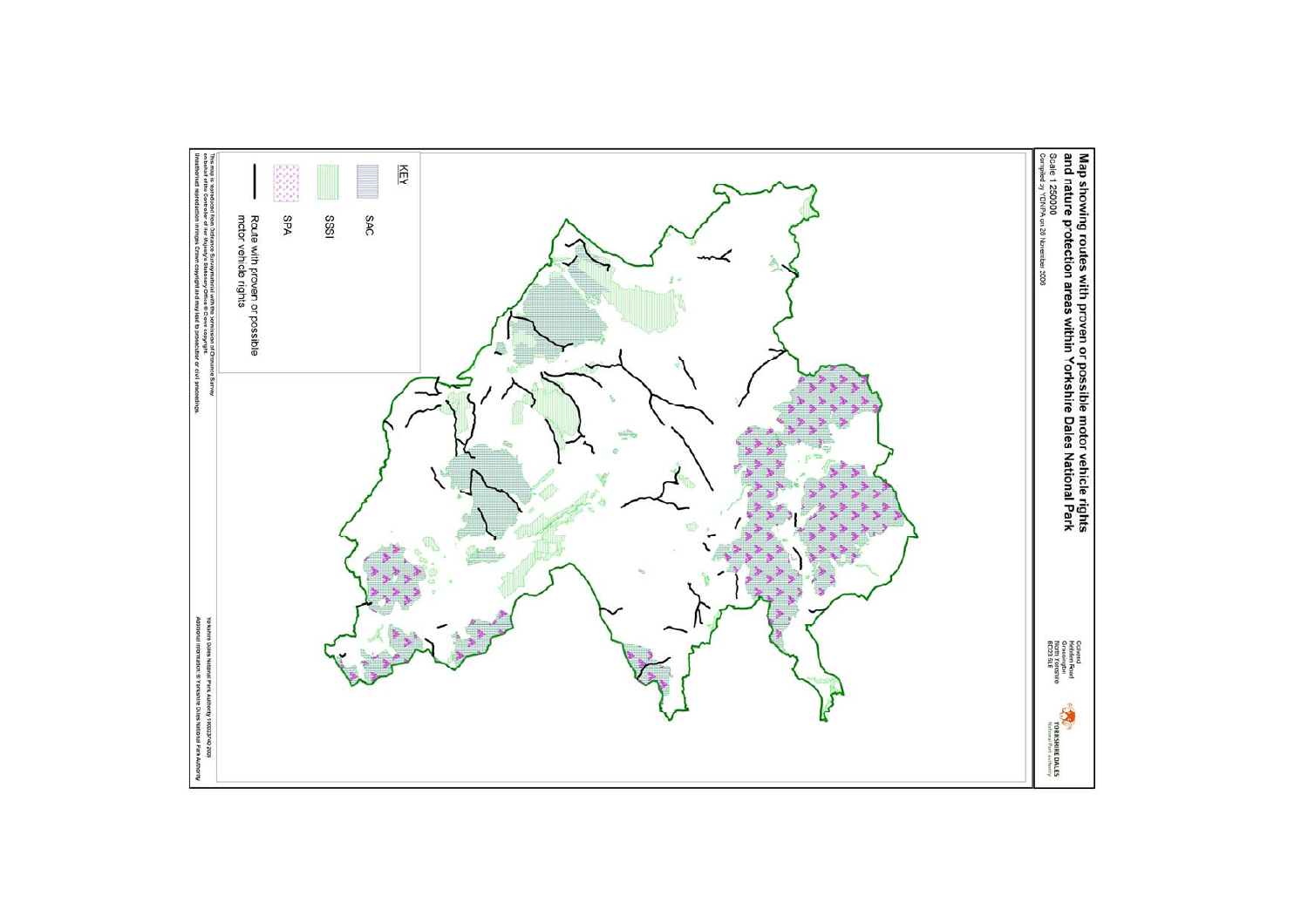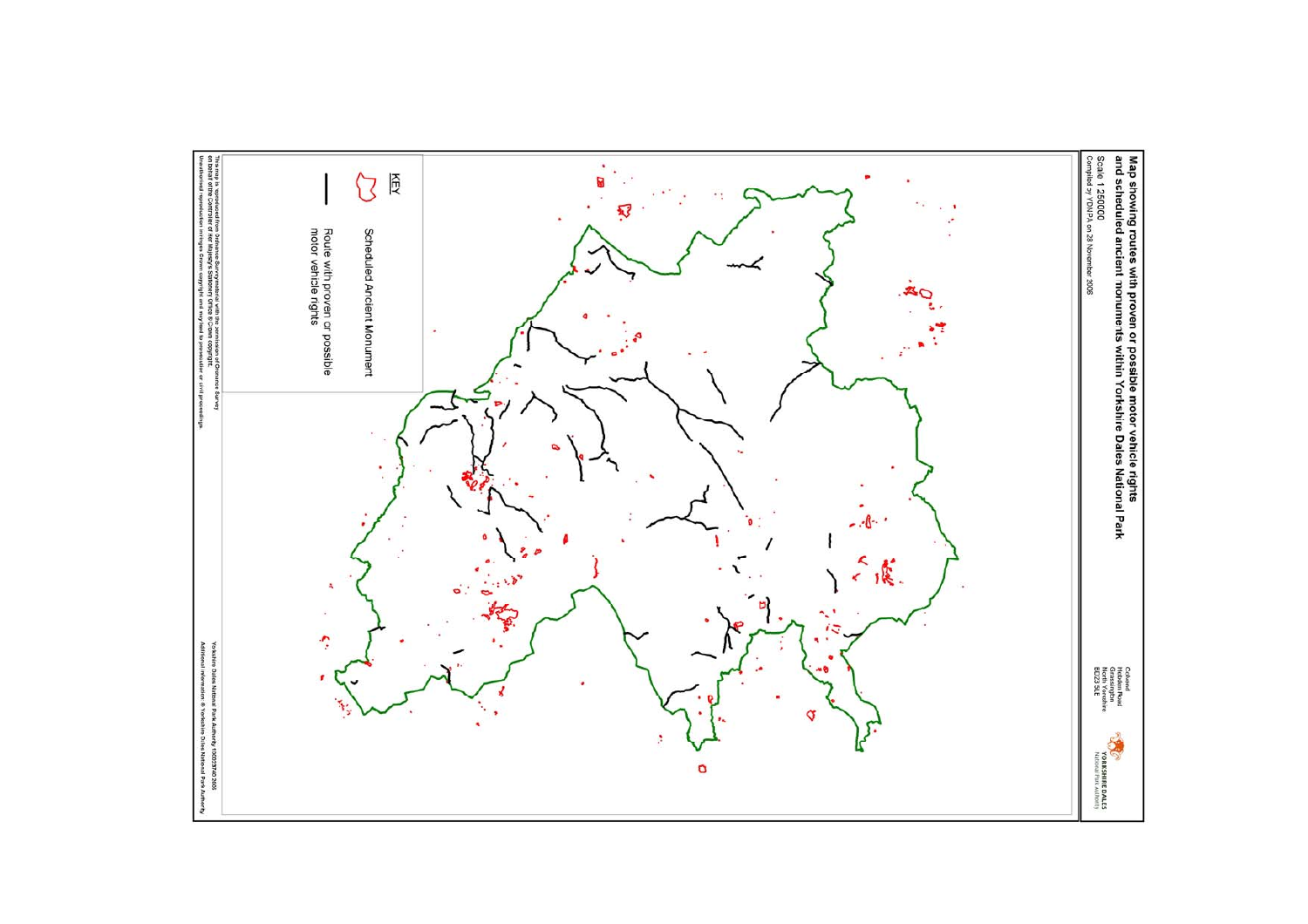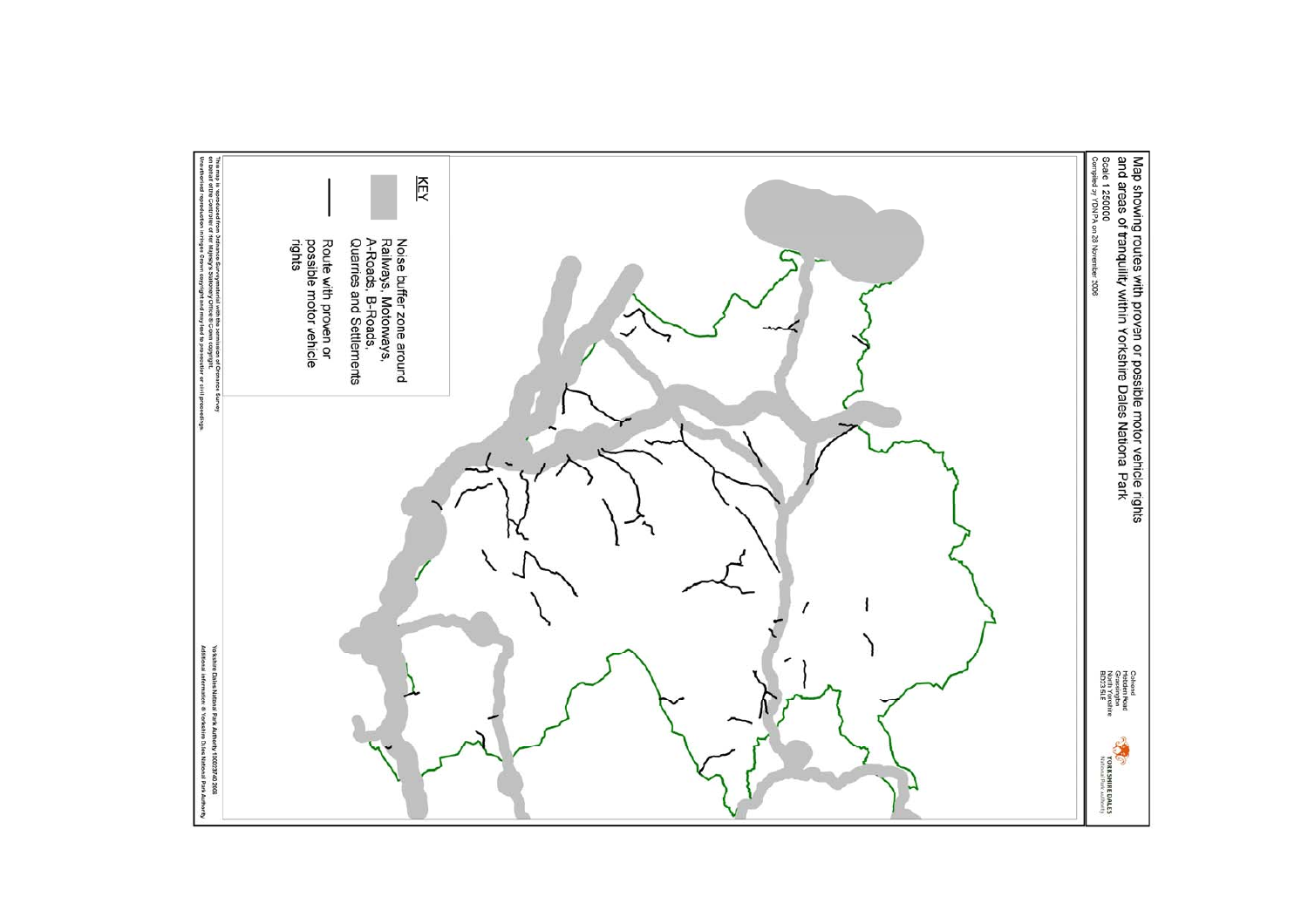The evidence sheets compiled for each route were used to assess each route against the criteria outlined in the methodology report. This leads to each route being given a sensitivity assessment against each category of:

- Nature conservation
- Heritage
- Route surface
- Tranquillity

These are graded as red (high), amber (moderate or unknown) and green (low) in each case. This then gives an overall sensitivity which is taken as the highest assessment in any of the categories.

|                                        | <b>REFERENCE</b> | <b>ECOLOGICAL</b>  | <b>HERITAGE</b>    | <b>SURFACE</b>     | <b>TRANQUILLITY</b> | <b>OVERALL</b>     |
|----------------------------------------|------------------|--------------------|--------------------|--------------------|---------------------|--------------------|
| <b>ROUTE NAME</b>                      | <b>NUMBER</b>    | <b>SENSITIVITY</b> | <b>SENSITIVITY</b> | <b>SENSITIVITY</b> | <b>SENSITIVITY</b>  | <b>SENSITIVITY</b> |
| <b>Bluecaster Side</b>                 |                  | Green              | Amber              | Amber              | Amber               | Moderate           |
| Garsdale Foot to Barth Bridge          | 2                | Amber              | Amber              | Red                | Green               | High               |
| Castle Bolton to ford                  | 3                | Green              | Green              | Green              | Amber               | Moderate           |
| Hargill, Carperby                      | 4                | Green              | Green              | Green              | Amber               | Moderate           |
| Haw Lane                               | 5                | Green              | Green              | Green              | Green               | Low                |
| Red Way, Caldbergh                     | 6                | Amber              | Amber              | Red                | Amber               | High               |
| West Burton to Penhill Farm            | $\overline{7}$   | Green              | Green              | Green              | Amber               | Moderate           |
| Heugh Lane                             | 8                | Green              | Green              | Green              | Amber               | Moderate           |
| Deadmans Hill                          | 9                | Amber              | Amber              | Amber              | Red                 | <b>High</b>        |
| Nipe Lane                              | 10               | Green              | Green              | Amber              | Green               | Moderate           |
| <b>Richmond Gate</b>                   | 11               | Green              | Green              | Green              | Green               | Low                |
| Carlton to Middleham High Moor         | 12               | Green              | Amber              | Red                | Red                 | High               |
| Fancarl                                | 15               | Green              | Green              | Amber              | Green               | Moderate           |
| Moor Lane, Halton East                 | 16               | Green              | Green              | Amber              | Green               | Moderate           |
| Ling Chapel                            | 17               | Green              | Amber              | Amber              | Green               | Moderate           |
| Hanlith to Weets Top (Windy Pike Lane) |                  |                    |                    |                    |                     |                    |
|                                        | 18               | Green              | Amber              | Red                | Amber               | High               |
| Smearsbottom Lane (Lee Gate)           |                  |                    |                    |                    |                     |                    |
|                                        | 19               | Green              | Amber              | Amber              | Amber               | Moderate           |

#### **Table 3 The Sensitivity Assessment summary results (based on the traffic light system).**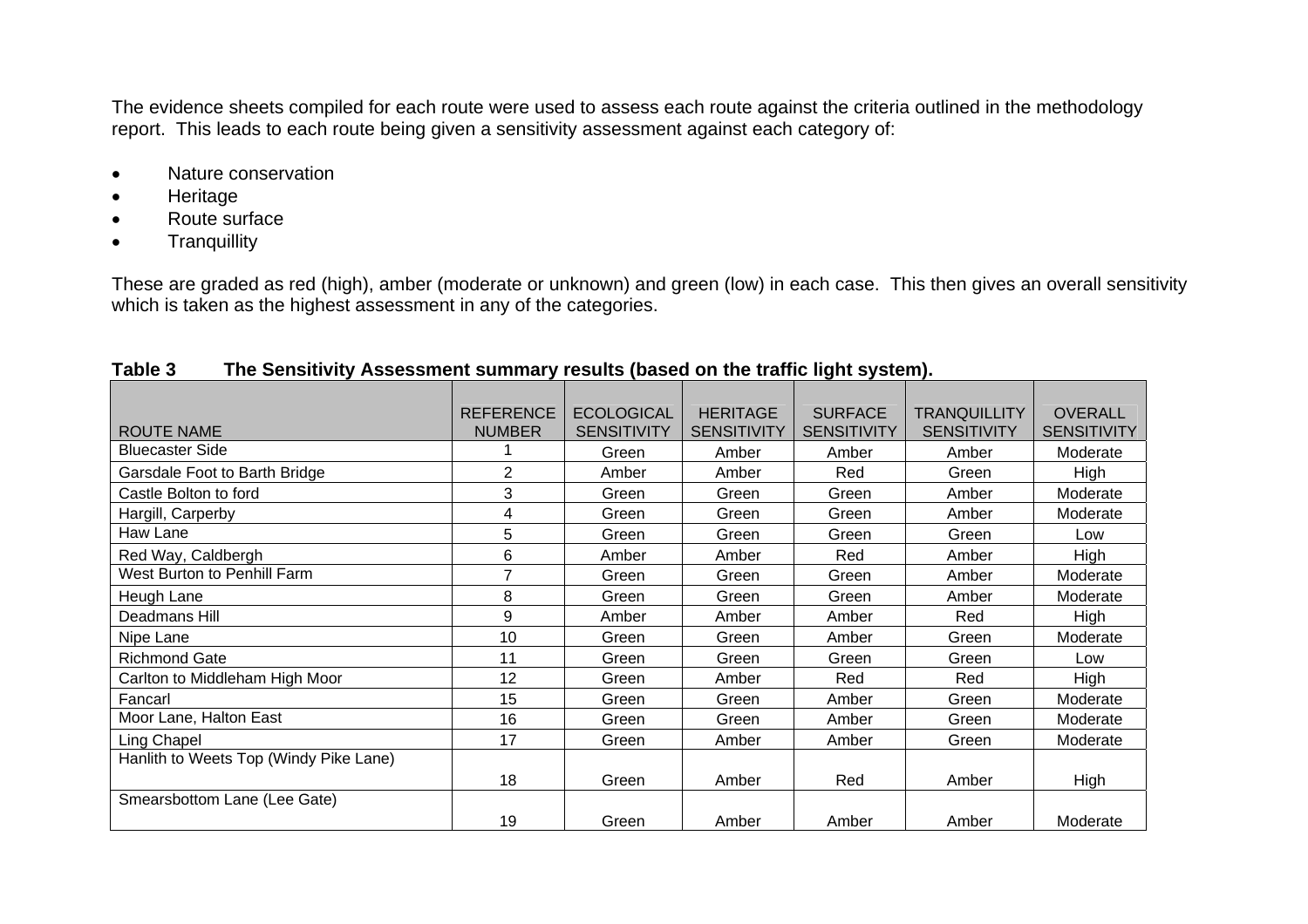|                                         | <b>REFERENCE</b> | <b>ECOLOGICAL</b>  | <b>HERITAGE</b>    | <b>SURFACE</b>     | <b>TRANQUILLITY</b> | <b>OVERALL</b>     |
|-----------------------------------------|------------------|--------------------|--------------------|--------------------|---------------------|--------------------|
| <b>ROUTE NAME</b>                       | <b>NUMBER</b>    | <b>SENSITIVITY</b> | <b>SENSITIVITY</b> | <b>SENSITIVITY</b> | <b>SENSITIVITY</b>  | <b>SENSITIVITY</b> |
| <b>Arncliffe Cote</b>                   | 21               | Red                | Amber              | Red                | Red                 | High               |
| Dean Moor, Malham                       | 22               | Red                | Amber              | Red                | Red                 | High               |
| <b>Feizor Nick</b>                      | 23               | Green              | Green              | Green              | Green               | Low                |
| Banks Lane, Settle                      | 24               | Green              | Green              | Amber              | Green               | Moderate           |
| Langber Lane                            | 25               | Green              | Amber              | Amber              | Amber               | Moderate           |
| Ling Gill, High Birkwith to Cam End     |                  |                    |                    |                    |                     |                    |
|                                         | 26               | Green              | Green              | Amber              | Red                 | High               |
| <b>Twistleton Lane</b>                  | 27               | Green              | Amber              | Green              | Red                 | High               |
| Moor Head Lane, Stainforth              | 28               | Green              | Amber              | Amber              | Amber               | Moderate           |
| Thwaite Lane                            | 29               | Green              | Amber              | Green              | Amber               | Moderate           |
| Lodge Road, Settle                      | 30               | Green              | Amber              | Green              | Amber               | Moderate           |
| Tow Scar Lane, Masongill                | 31               | Green              | Amber              | Green              | Amber               | Moderate           |
| Edge Lane                               | 32               | Green              | Green              | Green              | Red                 | High               |
| Long Lane, Horton-in-Ribblesdale        | 33               | Green              | Amber              | Amber              | Red                 | High               |
| <b>Gorbeck Road</b>                     | 34               | Green              | Green              | Amber              | Red                 | High               |
| Harber Scar Lane (Birkwith Moor)        |                  |                    |                    |                    |                     |                    |
|                                         | 35               | Green              | Amber              | Amber              | Red                 | High               |
| Goatscar Lane                           | 36               | Green              | Green              | Amber              | Amber               | Moderate           |
| Stockdale Lane, Settle                  | 37               | Red                | Amber              | Amber              | Red                 | High               |
| Turbary road                            | 38               | Green              | Amber              | Red                | Amber               | High               |
| Foxup road & Hesleden Bergh             | 39               | Green              | Amber              | Red                | Red                 | High               |
| Cam High Road, Far Gearstones to Cam    |                  |                    |                    |                    |                     |                    |
| Houses                                  | 40               | Green              | Green              | Red                | Red                 | High               |
| Fremington to Hurst                     | 42               | Green              | Amber              | Green              | Amber               | Moderate           |
| Low Lane, Low Whita to Low Houses       | 43               | Green              | Amber              | Green              | Amber               | Moderate           |
| Dubbing Garth Lane                      | 44               | Green              | Amber              | Green              | Amber               | Moderate           |
| Arten Gill Moss to Widdle Foot          | 45               | Amber              | Amber              | Red                | Amber               | High               |
| Cam High Road, Fleet Moss to Bainbridge | 46               | Green              | Green              | Amber              | Red                 | High               |
| <b>Marsett Bottoms</b>                  | 47               | Amber              | Green              | Amber              | Red                 | High               |
| Stake Road, Stalling Busk to Cray       | 48               | Green              | Green              | Green              | Red                 | High               |
| <b>Bob Lane</b>                         | 49               | Green              | Amber              | Amber              | Amber               | Moderate           |
| West Cam Road/Cam Road                  | 50               | Green              | Amber              | Amber              | Red                 | High               |
| Busk Lane, Bainbridge                   | 51               | Amber              | Green              | Amber              | Red                 | High               |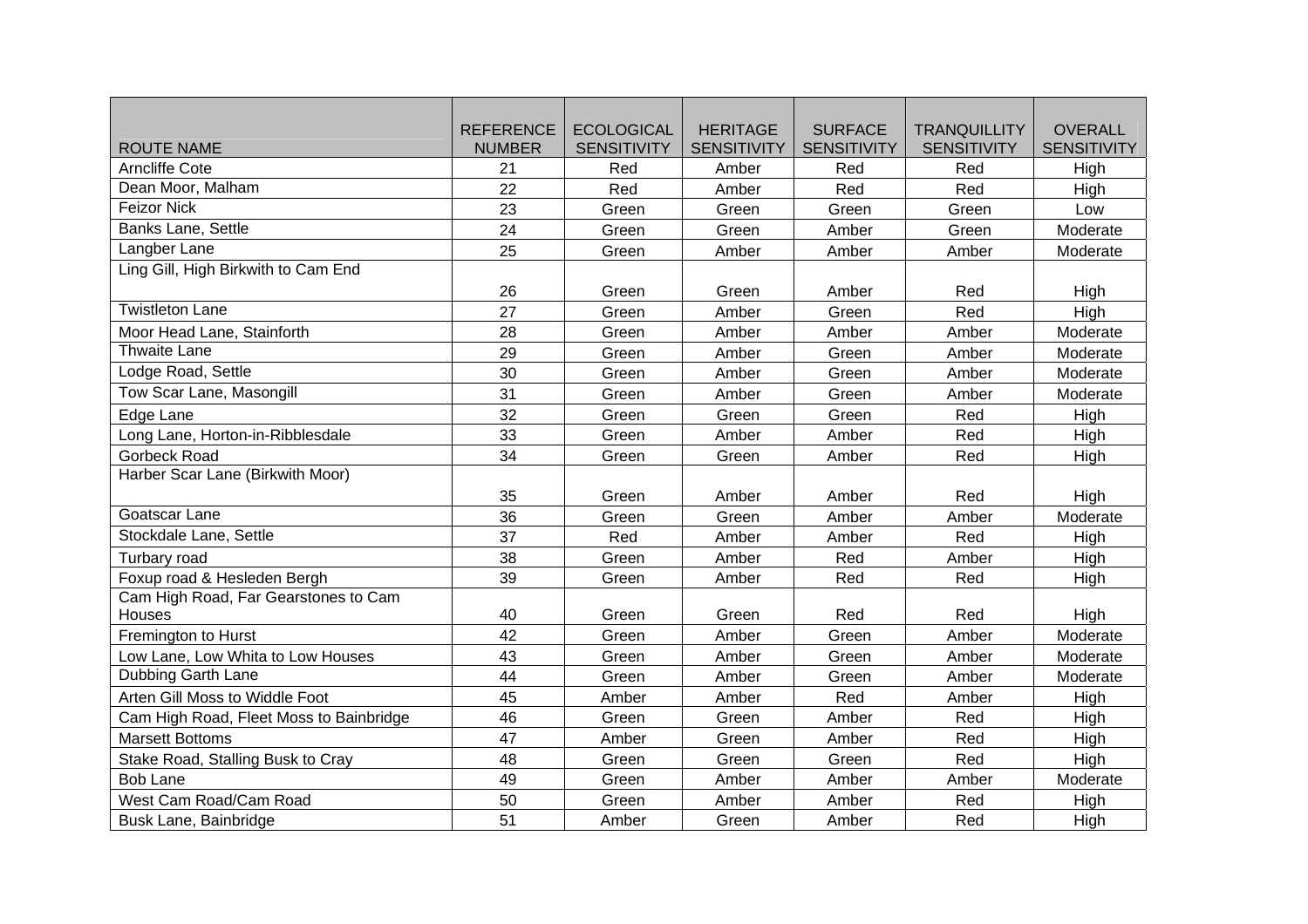|                   | <b>REFERENCE</b> | <b>ECOLOGICAL</b>  | <b>HERITAGE</b>    | <b>SURFACE</b>     | <b>TRANQUILLITY</b> | <b>OVERALL</b>     |
|-------------------|------------------|--------------------|--------------------|--------------------|---------------------|--------------------|
| <b>ROUTE NAME</b> | <b>NUMBER</b>    | <b>SENSITIVITY</b> | <b>SENSITIVITY</b> | <b>SENSITIVITY</b> | <b>SENSITIVITY</b>  | <b>SENSITIVITY</b> |
| The Highway       | 52               | Amber              | Amber              | Red                | Red                 | High               |
| Shaw Paddock      | 53               | Green              | Amber              | Amber              | Green               | Moderate           |
| Dawson Close      | 55               | Amber              | Amber              | Amber              | Amber               | Moderate           |

#### **Overall the sensitivity assessment reveals that of the 102 routes looked at with possible or proven rights for motor vehicles 24 have a high overall sensitivity, 23 have a moderate or unknown sensitivity and 51 have a low sensitivity.**

It should be stressed that these routes are considered to be potentially sensitive but that this can only be confirmed with more detailed fieldwork. Conversely routes which have been assessed as having a low or moderate potential sensitivity could still need management. The sensitivity assessment is also not intended to give any guidance on what management measures may be required in any individual case.

### **5. Prioritisation for further investigation**

The table below shows just the 24 routes considered to potentially have a high sensitivity together with their level of use or expected potential demand which are graded as high, moderate and low.

|                                        | <b>REFERENCE</b> | <b>ECOLOGICAL</b>  | <b>HERITAGE</b>    | <b>SURFACE</b>     | <b>TRANQUILLITY</b> | <b>OVERALL</b>     | <b>POTENTIAL</b> |
|----------------------------------------|------------------|--------------------|--------------------|--------------------|---------------------|--------------------|------------------|
| ROUTE NAME                             | <b>NUMBER</b>    | <b>SENSITIVITY</b> | <b>SENSITIVITY</b> | <b>SENSITIVITY</b> | <b>SENSITIVITY</b>  | <b>SENSITIVITY</b> | <b>DEMAND</b>    |
| Garsdale Foot to Barth Bridge          | 2                | Amber              | Amber              | Red                | Green               | High               | Low              |
| Red Way, Caldbergh                     | 6                | Amber              | Amber              | Red                | Amber               | High               | Low              |
| Deadmans Hill                          | 9                | Amber              | Amber              | Amber              | Red                 | High               | High             |
| Carlton to Middleham High Moor         | 12               | Green              | Amber              | Red                | Red                 | High               | Moderate         |
|                                        |                  |                    |                    |                    |                     |                    |                  |
| Hanlith to Weets Top (Windy Pike Lane) | 18               | Green              | Amber              | Red                | Amber               | High               | Low              |
| <b>Arncliffe Cote</b>                  | 21               | Red                | Amber              | Red                | Red                 | High               | High             |
| Dean Moor, Malham                      | 22               | Red                | Amber              | Red                | Red                 | High               | High             |
|                                        |                  |                    |                    |                    |                     |                    |                  |
| Ling Gill, High Birkwith to Cam End    | 26               | Green              | Green              | Amber              | Red                 | High               | High             |

| Table 4 |  | Routes considered to be potentially sensitive |  |  |  |
|---------|--|-----------------------------------------------|--|--|--|
|---------|--|-----------------------------------------------|--|--|--|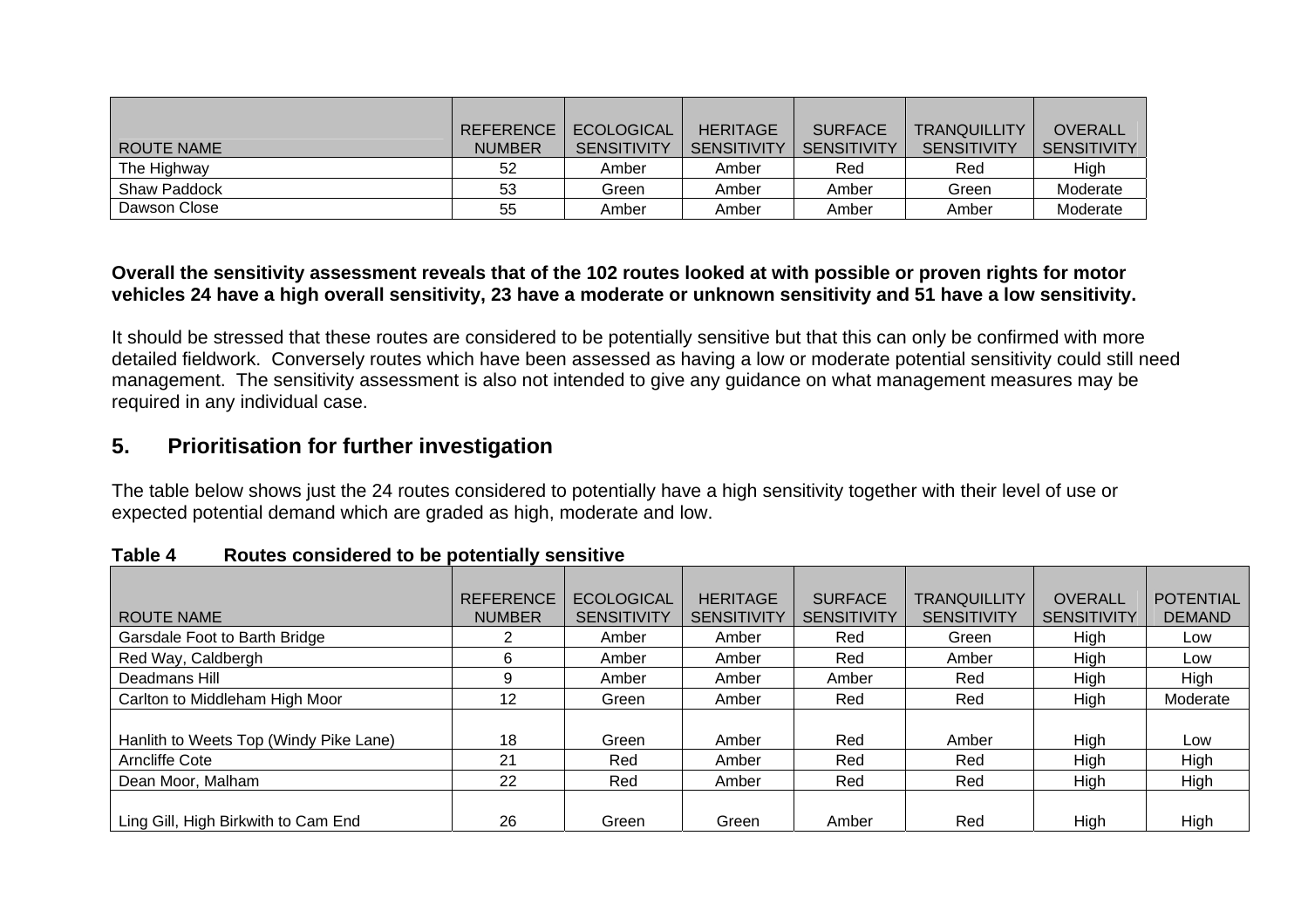|                                         | <b>REFERENCE</b> | <b>ECOLOGICAL</b>  | <b>HERITAGE</b>    | <b>SURFACE</b>     | <b>TRANQUILLITY</b> | <b>OVERALL</b>     | <b>POTENTIAL</b> |
|-----------------------------------------|------------------|--------------------|--------------------|--------------------|---------------------|--------------------|------------------|
| <b>ROUTE NAME</b>                       | <b>NUMBER</b>    | <b>SENSITIVITY</b> | <b>SENSITIVITY</b> | <b>SENSITIVITY</b> | <b>SENSITIVITY</b>  | <b>SENSITIVITY</b> | <b>DEMAND</b>    |
| <b>Twistleton Lane</b>                  | 27               | Green              | Amber              | Green              | Red                 | High               | Moderate         |
| Edge Lane                               | 32               | Green              | Green              | Green              | Red                 | High               | Moderate         |
| Long Lane, Horton-in-Ribblesdale        | 33               | Green              | Amber              | Amber              | Red                 | High               | Moderate         |
| Gorbeck Road                            | 34               | Green              | Green              | Amber              | Red                 | High               | High             |
|                                         |                  |                    |                    |                    |                     |                    |                  |
| Harber Scar Lane (Birkwith Moor)        | 35               | Green              | Amber              | Amber              | Red                 | High               | High             |
| Stockdale Lane, Settle                  | 37               | Red                | Amber              | Amber              | Red                 | High               | High             |
| Turbary road                            | 38               | Green              | Amber              | Red                | Amber               | High               | Low              |
| Foxup road & Hesleden Bergh             | 39               | Green              | Amber              | Red                | Red                 | High               | Moderate         |
| Cam High Road, Far Gearstones to Cam    |                  |                    |                    |                    |                     |                    |                  |
| <b>Houses</b>                           | 40               | Green              | Green              | Red                | Red                 | High               | High             |
| Arten Gill Moss to Widdle Foot          | 45               | Amber              | Amber              | Red                | Amber               | High               | Moderate         |
| Cam High Road, Fleet Moss to Bainbridge | 46               | Green              | Green              | Amber              | Red                 | High               | <b>High</b>      |
| <b>Marsett Bottoms</b>                  | 47               | Amber              | Green              | Amber              | Red                 | High               | Moderate         |
| Stake Road, Stalling Busk to Cray       | 48               | Green              | Green              | Green              | Red                 | High               | Moderate         |
| West Cam Road/Cam Road                  | 50               | Green              | Amber              | Amber              | Red                 | High               | Moderate         |
| Busk Lane, Bainbridge                   | 51               | Amber              | Green              | Amber              | Red                 | High               | Moderate         |
| The Highway                             | 52               | Amber              | Amber              | Red                | Red                 | High               | High             |

There are also five routes in the National Park that are currently closed to recreational motor vehicles by traffic regulation orders. A sensitivity assessment was also conducted on the four of these routes that have possible or proven rights for motor vehicles.

#### **Table 5: routes with traffic regulation order in place**

|                                              | <b>REFERENCE</b> | <b>ECOLOGICAL</b>  | <b>HERITAGE</b>    | <b>SURFACE</b>     | <b>TRANQUILLITY</b> | <b>OVERALL</b>     | <b>POTENTIAL</b> |
|----------------------------------------------|------------------|--------------------|--------------------|--------------------|---------------------|--------------------|------------------|
| ROUTE NAME                                   | <b>NUMBER</b>    | <b>SENSITIVITY</b> | <b>SENSITIVITY</b> | <b>SENSITIVITY</b> | <b>SENSITIVITY</b>  | <b>SENSITIVITY</b> | <b>DEMAND</b>    |
| <b>Mastiles Lane</b>                         | 20               | Red                | Red                | Red                | Red                 | High               | High             |
| Forest Road (Pockstones Moor), Appletreewick | 14               | Red                | Amber              | Green              | Red                 | High               | Moderate         |
| Long Lane Clapham to Selside                 | 41               | Red                | Amber              | Red                | Red                 | High               | Moderate         |
| Horsehead                                    | 54               | Green              | Amber              | Amber              | Red                 | High               | Moderate         |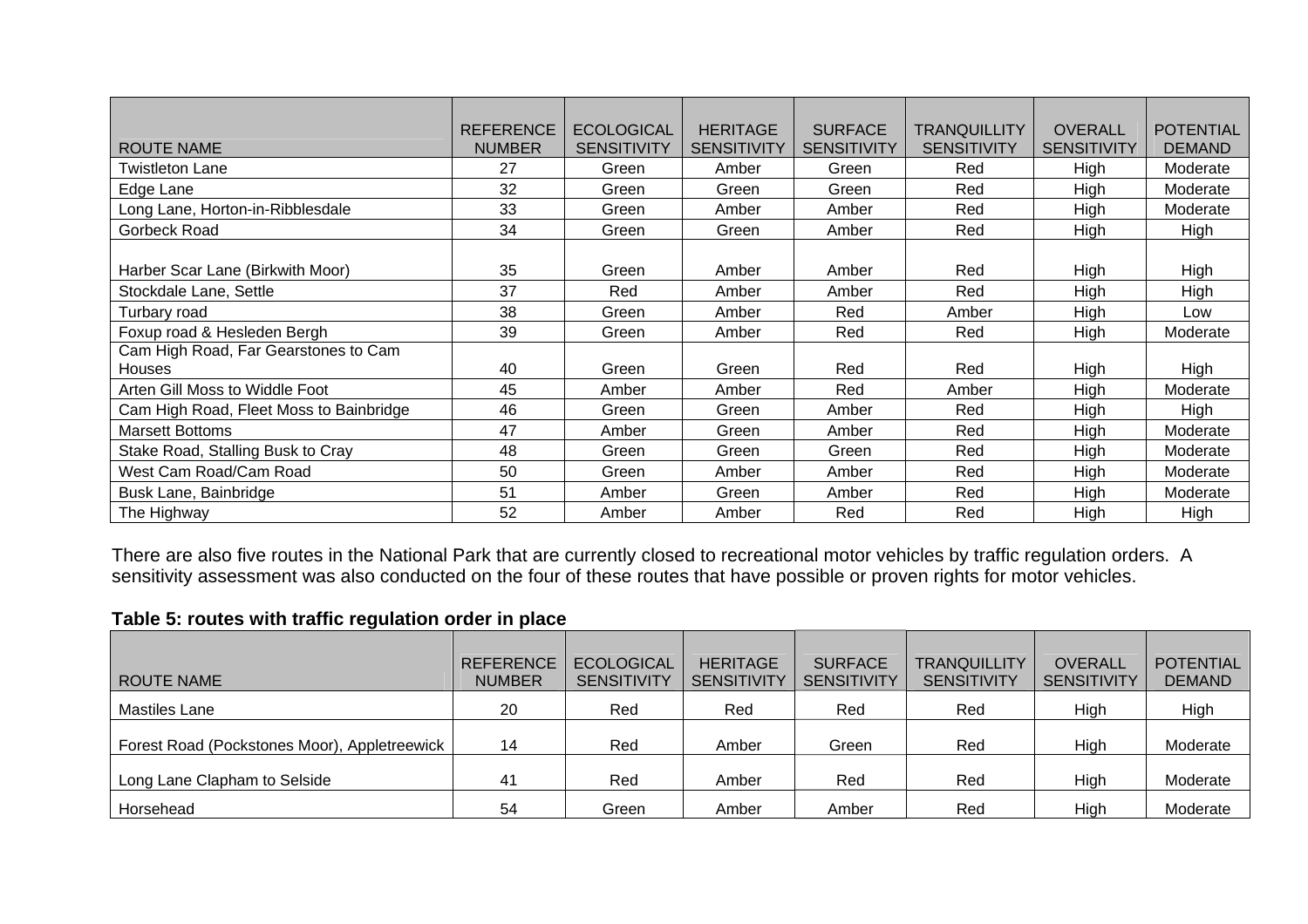The section of Horsehead Pass considered in the above table is just that which is unclassified county road from Halton Gill to Horsehead Gate at the summit of the pass. This is because the bridleway section to Raisgill has had any possible motor vehicular rights extinguished under the NERC Act. This is also the reason why Starbotton Cam and Topmere have not been considered.

One possible method of prioritising further is to look at which routes were considered sensitive in more than one category.

| <b>ROUTE NAME</b>               | <b>REFERENCE</b><br><b>NUMBER</b> | <b>ECOLOGICAL</b><br><b>SENSITIVITY</b> | <b>HERITAGE</b><br><b>SENSITIVITY</b> | <b>SURFACE</b><br><b>SENSITIVITY</b> | <b>TRANQUILLITY</b><br><b>SENSITIVITY</b> | <b>OVERALL</b><br><b>VULNERABILITY</b> | <b>POTENTIAL</b><br><b>DEMAND</b> |
|---------------------------------|-----------------------------------|-----------------------------------------|---------------------------------------|--------------------------------------|-------------------------------------------|----------------------------------------|-----------------------------------|
| Carlton to Middleham High       |                                   |                                         |                                       |                                      |                                           |                                        |                                   |
| Moor                            | 12                                | Green                                   | Amber                                 | Red                                  | Red                                       | High                                   | Moderate                          |
| Arncliffe Cote                  | 21                                | Red                                     | Amber                                 | Red                                  | Red                                       | High                                   | High                              |
| Dean Moor, Malham               | 22                                | Red                                     | Amber                                 | Red                                  | Red                                       | High                                   | High                              |
| Stockdale Lane, Settle          | 37                                | Red                                     | Amber                                 | Amber                                | Red                                       | High                                   | High                              |
| Foxup road & Hesleden           |                                   |                                         |                                       |                                      |                                           |                                        |                                   |
| Bergh                           | 39                                | Green                                   | Amber                                 | Red                                  | Red                                       | High                                   | High                              |
| Cam High Road, Far              |                                   |                                         |                                       |                                      |                                           |                                        |                                   |
| <b>Gearstones to Cam Houses</b> | 40                                | Green                                   | Green                                 | Red                                  | Red                                       | High                                   | High                              |
| The Highway                     | 52                                | Amber                                   | Amber                                 | Red                                  | Red                                       | High                                   | High                              |

Two of the routes on this list continue beyond the National Park boundary; these are the Red Way and the Highway. The assessment of these and other routes which continue beyond the boundary has involved less detailed information for the sections beyond the Park boundary although this is unlikely to affect the sensitivity assessment.

Other factors may also be considered important to the prioritisation of routes:

- Level of use
- Whether the route has a BOAT application or case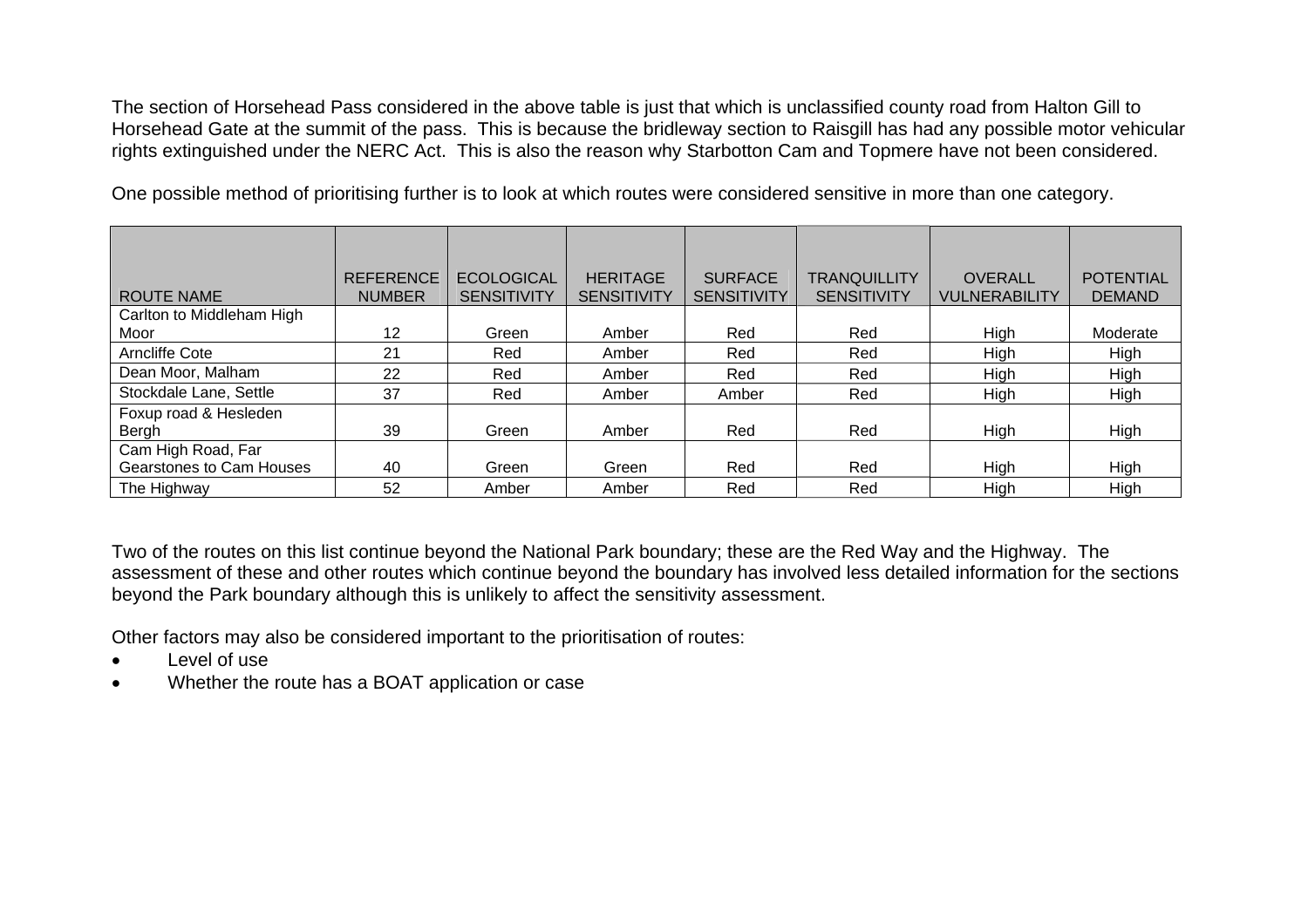## **6. Guide to jargon**

| Site of special scientific interest (SSSI) | SSSIs are the country's very best wildlife and geological sites. They include some of<br>our most spectacular and beautiful habitats including heather-clad heathlands, flower-<br>rich meadows, and remote uplands moorland and peat bog.                                                                                                                                                                                                                                                                                                                                                                                                                                                                   |
|--------------------------------------------|--------------------------------------------------------------------------------------------------------------------------------------------------------------------------------------------------------------------------------------------------------------------------------------------------------------------------------------------------------------------------------------------------------------------------------------------------------------------------------------------------------------------------------------------------------------------------------------------------------------------------------------------------------------------------------------------------------------|
| Special area of conservation (SAC)         | This is a European designation. Compared with other designations SACs tend to be<br>large, often covering a number of separate but related sites. Almost all UK SACs are<br>based on Sites of Special Scientific Interest (SSSI). In planning law, they are<br>effectively afforded the highest possible protection.                                                                                                                                                                                                                                                                                                                                                                                         |
| Specially protected area (SPA)             | This is a European designation. The EC Directive on the Conservation of Wild Birds<br>is designed to protect wild birds, and includes selection of areas most suitable for<br>them to be designated Special Protection Areas (SPAs). All SPAs are also SSSIs.                                                                                                                                                                                                                                                                                                                                                                                                                                                |
| Environmentally sensitive area (ESA)       | Introduced in 1987 to offer incentives to encourage farmers to adopt agricultural<br>practices which safeguard and enhance parts of the countryside of particularly high<br>landscape, wildlife or historic value. The scheme has now closed.                                                                                                                                                                                                                                                                                                                                                                                                                                                                |
| Limestone pavement order                   | This is a designation under the Wildlife and Countryside Act which protects areas of<br>limestone pavement from damage or removal of the limestone.                                                                                                                                                                                                                                                                                                                                                                                                                                                                                                                                                          |
| Scheduled ancient monument                 | Scheduling is currently the only mechanism for legal protection specifically for<br>archaeological sites. The word 'monument' covers the whole range of archaeological<br>sites. Scheduled monuments are not always ancient, or visible above ground.                                                                                                                                                                                                                                                                                                                                                                                                                                                        |
| National nature reserve (NNR)              | National Nature Reserves (NNRs) are places where wildlife comes first. They were<br>established to protect the most important areas of wildlife habitat and geological<br>formations in Britain, and as places for scientific research. This does not mean they<br>are 'no-go areas' for people. It means that we must be careful not to damage the<br>wildlife of these fragile places. It means that every NNR is 'nationally important' and<br>that they are all among the best examples of a particular habitat. It also means that<br>NNRs are carefully managed on behalf of the nation. They are either owned or<br>controlled by Natural England or held by approved bodies such as Wildlife Trusts. |